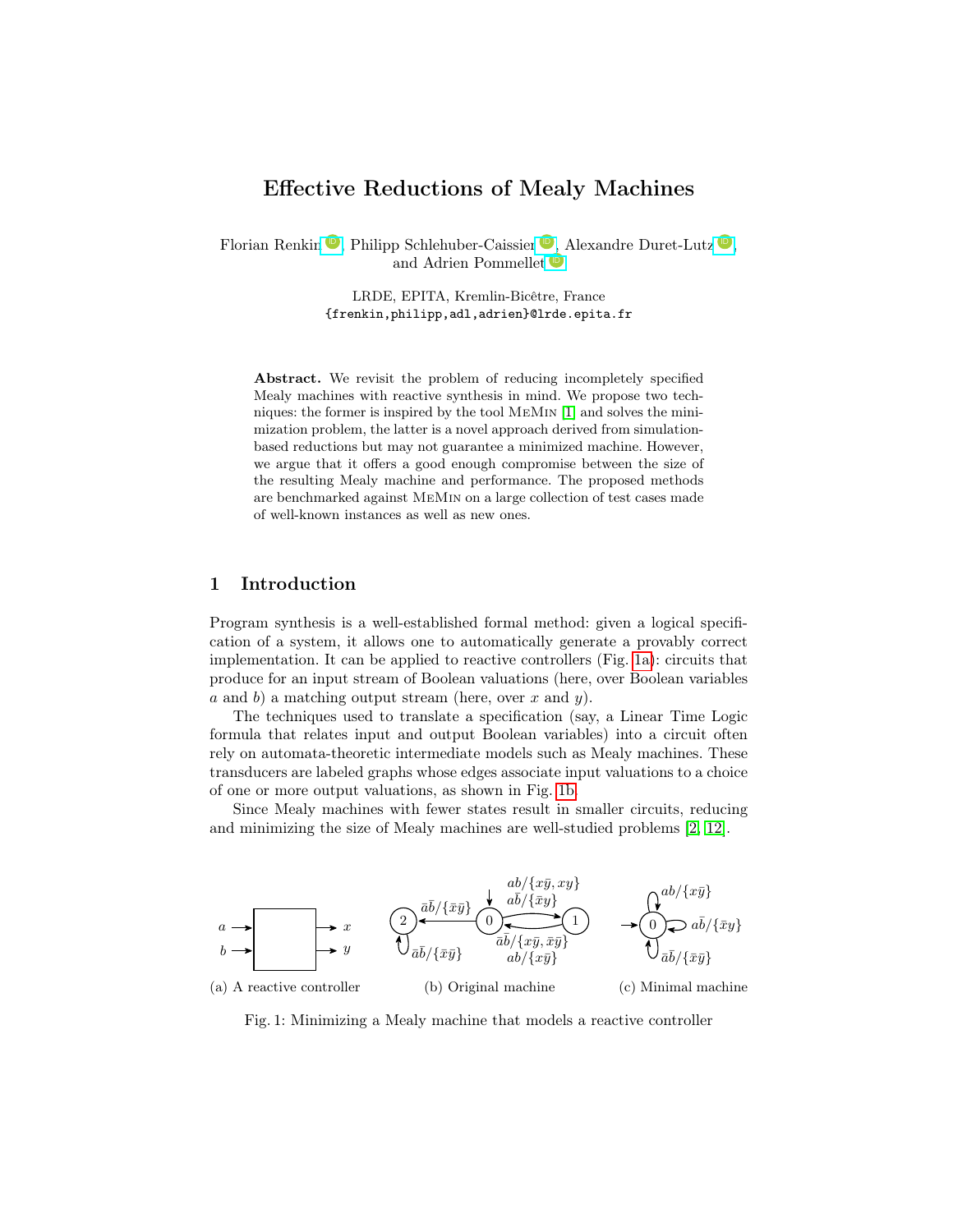However, vague specifications may cause incompletely specified machines: for some states (i.e., nodes of the graph) and inputs, there may not exist a unique, explicitly defined output, but a set of valid outputs. Resolving those choices to a single output (among those allowed) will produce a fully specified machine that satisfies the initial specification, however those different choices may have an impact on the minimization of the machine. While minimizing fully specified machines is efficiently solvable [\[8\]](#page-15-3), the problem is NP-complete for incompletely specified machines [\[14\]](#page-15-4). Hence, it may also be worth exploring faster algorithms that seek to reduce the number of states without achieving the optimal result.

Consider Fig. [1b:](#page-0-0) this machine is incompletely specified, as for instance state 0 allows multiple outputs for input  $ab$  (i.e., when both input variables  $a$  and  $b$ are true) and implicitly allows any output for input  $\bar{a}b$  (i.e., only b is true) as it isn't constrained in any way by the specification. We can benefit from this flexibility in unspecified outputs to help reduce the automaton. For instance if we constrain state 2 to behave exactly as state 0 for inputs  $ab$  and  $ab$ , then these two states can be merged. Adding further constraints can lead to the single-state machine shown in Fig. [1c.](#page-0-0) These smaller machines are not *equivalent*, but they are compatible: for any input stream, they can only produce output streams that could also have been produced by the original machine.

We properly define *Incompletely specified Generalized Mealy Machines* in Section [2](#page-1-0) and provide a SAT-based minimization algorithm in Section [3.](#page-3-0) Since the minimization of incompletely specified Mealy machines is desirable but not crucial for reactive synthesis, we propose a faster reduction technique yielding "small enough" machines in Section [4.](#page-10-0) Finally, in Section [5](#page-12-0) we benchmark these techniques against the state-of-the-art tool MeMin [\[1\]](#page-15-0).

### <span id="page-1-0"></span>2 Definitions

Given a set of propositions (i.e., Boolean variables) X, let  $\mathbb{B}^X$  be the set of all possible valuations on X, and let  $2^{\mathbb{B}^X}$  be its set of subsets. Any element of  $2^{\mathbb{B}^X}$ can be expressed as a Boolean formula over  $X$ . The negation of proposition  $p$ is denoted  $\bar{p}$ . We use  $\top$  to denote the Boolean formula that is always true, or equivalently the set  $\mathbb{B}^X$ , and assume that X is clear from the context. A *cube* is a conjunction of propositions or their negations (i.e., literals). As an example, given three propositions a, b and c, the cube  $a \wedge \overline{b}$ , written  $a\overline{b}$ , stands for the set of all valuations such that a is true and b is false, i.e.  $\{a\bar{b}c, a\bar{b}\bar{c}\}\.$  Let  $\mathbb{K}^X$  stand for the set of all cubes over X. K<sup>X</sup> contains the cube ⊤, that stands for the set of all possible valuations over  $X$ . Note that any set of valuations can be represented as a disjunction of disjoint cubes (i.e., not sharing a common valuation).

Definition 1. An Incompletely specified Generalized Mealy Machine (IGMM) is a tuple  $M = (I, O, Q, q_{init}, \delta, \lambda)$ , where I is a set of input propositions, O a set of output propositions,  $Q$  a finite set of states,  $q_{init}$  an initial state,  $\delta$ :  $(Q,\mathbb{B}^I) \to Q$  a partial transition function, and  $\lambda$ :  $(Q,\mathbb{B}^I) \to 2^{\mathbb{B}^O} \setminus {\emptyset}$  and output function such that  $\lambda(q, i) = \top$  when  $\delta(q, i)$  is undefined. If  $\delta$  is a total function, we then say that  $M$  is input-complete.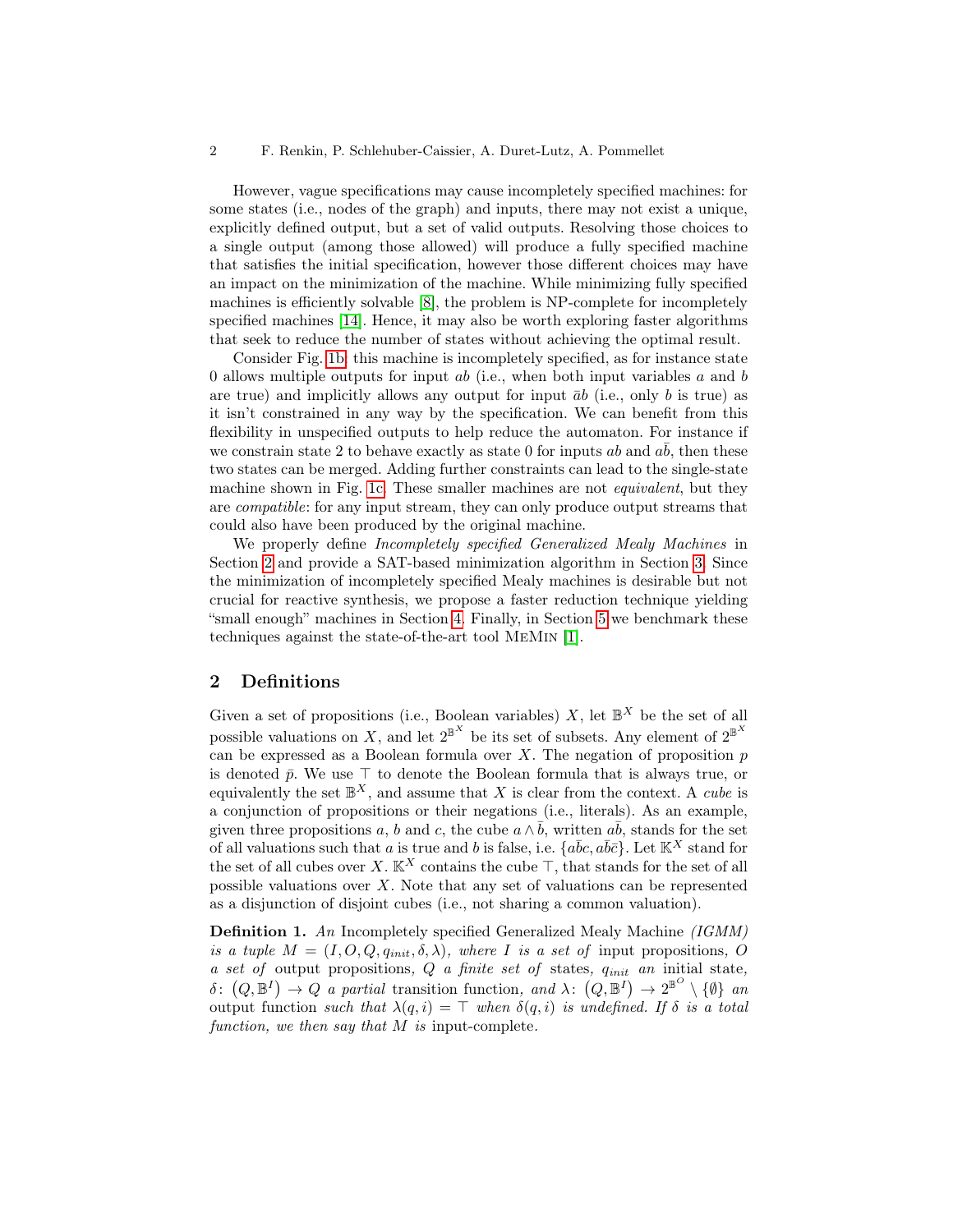It is worth noting that the transition function is input-deterministic but not complete with regards to Q as  $\delta(q, i)$  could be undefined. Furthermore, the output function may return many valuations for a given input valuation and state. This is not an unexpected definition from a reactive synthesis point of view, as a given specification may yield multiple compatible output valuations for a given input.

Definition 2 (Semantics of IGMMs). Let  $M = (I, O, Q, q_{init}, \delta, \lambda)$  be an IGMM. For all  $u \in \mathbb{B}^I$  and  $q \in Q$ , if  $\delta(q, u)$  is defined, we write that  $q \xrightarrow{u/v} \delta(q, u)$ for all  $v \in \lambda(q, u)$ . Given two infinite sequences of valuations  $u = i_0 \cdot i_1 \cdot i_2 \cdots \in$  $(\mathbb{B}^{I})^{\omega}$  and  $o = o_0 \cdot o_1 \cdot o_2 \cdots \in (\mathbb{B}^{O})^{\omega}$ ,  $(\iota, o) \models M_q$  if and only if:

- either there is an infinite sequence of states  $(q_j)_{j\geq 0}$  ∈  $Q^{\omega}$  such that  $q = q_0$ and  $q_0 \xrightarrow{i_0/o_0} q_1 \xrightarrow{i_1/o_1} q_2 \xrightarrow{i_2/o_2} \cdots;$
- or there is a finite sequence of states  $(q_i)_{0 \leq j \leq k} \in Q^{k+1}$  such that  $q = q_0$ ,  $\delta(q_k, i_k)$  is undefined, and  $q_0 \xrightarrow{i_0/\sigma_0} q_1 \xrightarrow{i_1/\sigma_1} \cdots q_k$ .

We then say that starting from state  $q$ , M produces output o given the input  $\iota$ .

Note that if  $\delta(q_k, i_k)$  is undefined, the machine is allowed to produce an arbitrary output from then on. Furthermore, given an input word  $\iota$ , there may be several output words o such that  $(\iota, o) \models M_q$  (in accordance with a lax specification).

As an example, consider the input sequence  $\iota = ab \cdot \bar{a}\bar{b} \cdot ab \cdot \bar{a}\bar{b} \cdots$  applied to the initial state 0 of the machine shown in Figure [1b.](#page-0-0) We have  $(\iota, o) \models M_0$  if and only if for all  $j \in \mathbb{N}$ ,  $o_{2j} \in x$  and  $o_{2j+1} \in \bar{y}$ , where x and  $\bar{y}$  are cubes that respectively represent  $\{xy, x\bar{y}\}\$ and  $\{\bar{x}\bar{y}, \bar{x}\bar{y}\}.$ 

Definition 3 (Variation and specialization). Let  $M = (I, O, Q, q_{init}, \delta, \lambda)$ and  $M' = (I, O, Q', q'_{init}, \delta', \lambda')$  be two IGMMs. Given two states  $q \in Q, q' \in Q',$ we say that  $q'$  is a:

- $-$  variation of q if  $\forall \iota \in (\mathbb{B}^I)^{\omega}, \{ o \mid (\iota, o) \models M'_{q'} \} \cap \{ o \mid (\iota, o) \models M_q \} \neq \emptyset;$
- specialization of q if  $\forall \iota \in (\mathbb{B}^I)^{\omega}$ ,  $\{ o \mid (\iota, o) \models M'_{q'} \} \subseteq \{ o \mid (\iota, o) \models M_q \}.$

We say that M' is a variation (resp. specialization) of M if  $q'_{init}$  is a variation (resp. specialization) of  $q_{init}$ .

Intuitively, all the input-output pairs accepted by a specialization  $q'$  in  $M'$ are also accepted by  $q$  in M. Therefore, if all the outputs produced by state  $q$  in M comply with the original specification, then so do the outputs produced by state  $q'$  in  $M'$ . In order for two states to be a variation of one another, for all possible inputs they must be able to agree on a common output behaviour.

We write  $q' \approx q$  (resp.  $q' \sqsubseteq q$ ) if  $q'$  is a variation (resp. specialization) of q. Note that  $\approx$  is a symmetric but non-transitive relation, while  $\sqsubseteq$  is transitive ( $\sqsubseteq$ is a preorder).

Our goal in this article is to solve the following problems: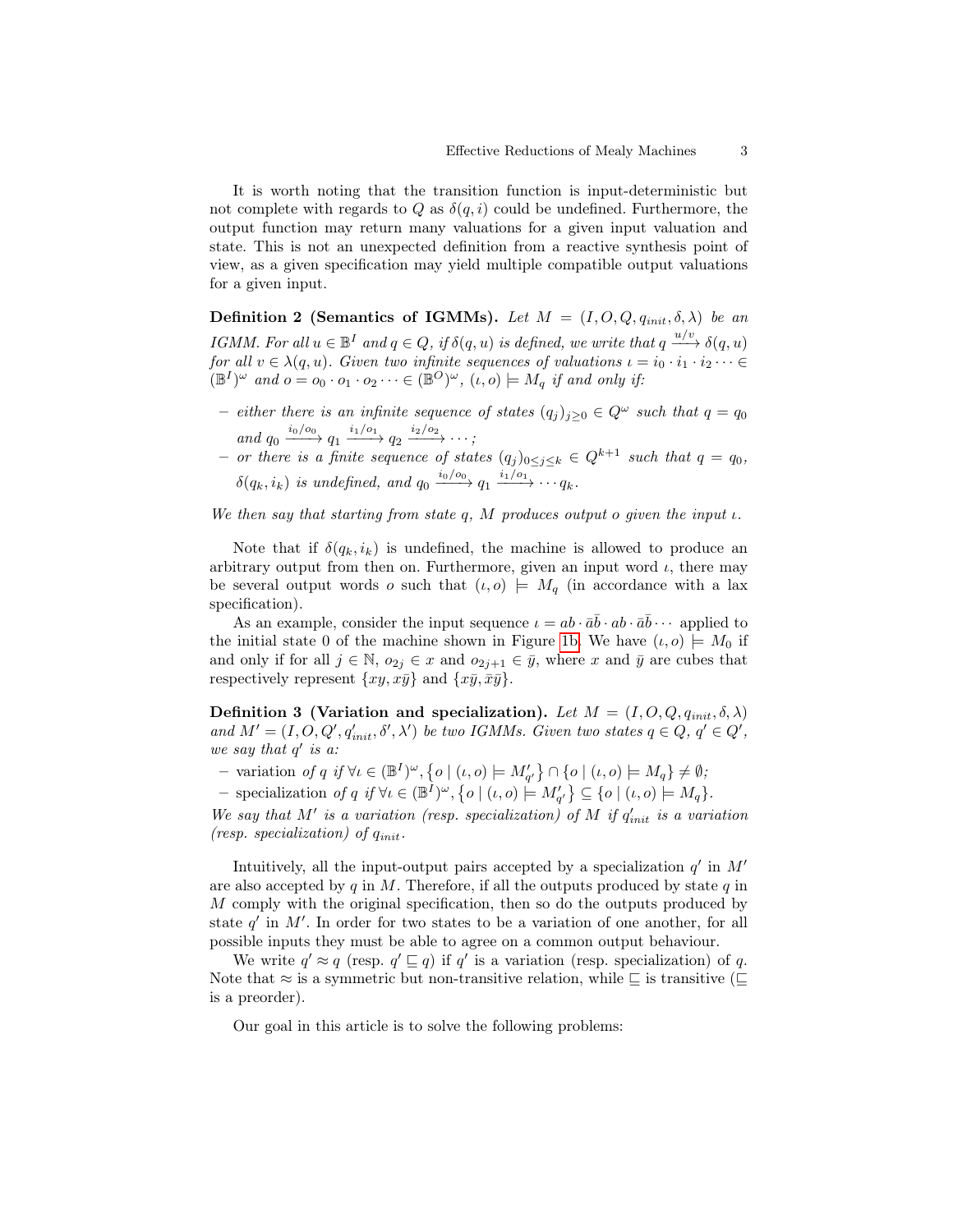- **Reducing an IGMM**  $M$ : finding a specialization of  $M$  having at most the same number of states, preferably fewer.
- **Minimizing an IGMM**  $M$ **:** finding a specialization of  $M$  having the least number of states.

Consider again the IGMM shown in Figure [1b.](#page-0-0) The IGMM shown in Figure [1c](#page-0-0) is a specialization of this machine and has a minimal number of states.

<span id="page-3-1"></span>Generalizing inputs and outputs. Note that the output function of an IGMM returns a set of valuations, but it can be rewritten equivalently to output a set of cubes as  $\lambda: (Q, \mathbb{B}^I) \to 2^{\mathbb{K}^O}$ . As an example, consider  $I = \{a\}$  and  $O = \{x, y, z\}$ ; the set of valuations  $v = \{\bar{x}yz, \bar{x}yz, x\bar{y}z, x\bar{y}\bar{z}\}\in 2^{\mathbb{B}^{\mathcal{O}}}$  is equivalent to the set of cubes  $v_c = {\bar{x}}y, x\bar{y} \in 2^{\mathbb{K}^{\mathcal{O}}}$ .

In the literature, a Mealy machine commonly maps a single input valuation to a single output valuation: its output function is therefore of the form  $\lambda: (Q, \mathbb{B}^I) \to \mathbb{B}^O$ . The tool MEMIN [\[1\]](#page-15-0) uses a slight generalization by allowing a single output cube, hence  $\lambda: (Q, \mathbb{B}^I) \to \mathbb{K}^O$ . Thus, unlike our model, neither the common definition nor the tool MeMin can feature an edge outputting the aforementioned set v (or equivalently  $v_c$ ), as it cannot be represented by a single cube or valuation. Our model is therefore strictly more expressive, although it comes at a price for minimization.

Note that, in practice, edges with identical source state, output valuations, and destination state can be merged into a single transition labeled by the set of allowed inputs. Both our tool and MeMin feature this optimization. While it does not change the expressiveness of the underlying model, this more succinct representation of the machines does improve the efficiency of the algorithms detailed in the next section, as they depend on the total number of transitions.

# <span id="page-3-0"></span>3 SAT-Based Minimization of IGMM

This section builds upon the approach presented by Abel and Reineke [\[1\]](#page-15-0) for machines with outputs constrained to cubes, and generalizes it to the IGMM model (with more expressive outputs).

#### 3.1 General approach

**Definition 4.** Given an IGMM  $M = (I, O, Q, q_{init}, \delta, \lambda)$ , a variation class  $C \subseteq$ Q is a set of states such that all elements are pairwise variations, i.e.  $\forall q, q' \in C$ ,  $q' \approx q$ . For any input  $i \in \mathbb{B}^I$ , we define:

- the successor function  $Succ(C, i) = \bigcup_{q \in C} {\delta(q, i) | \delta(q, i) \text{ is defined}};$
- the output function  $\text{Out}(C, i) = \bigcap_{q \in C} \lambda(q, i)$ .

Intuitively, the successor function returns the set of all states reachable from a given class under a given input symbol. The output function returns the set of all shared output valuations between the various states in the class.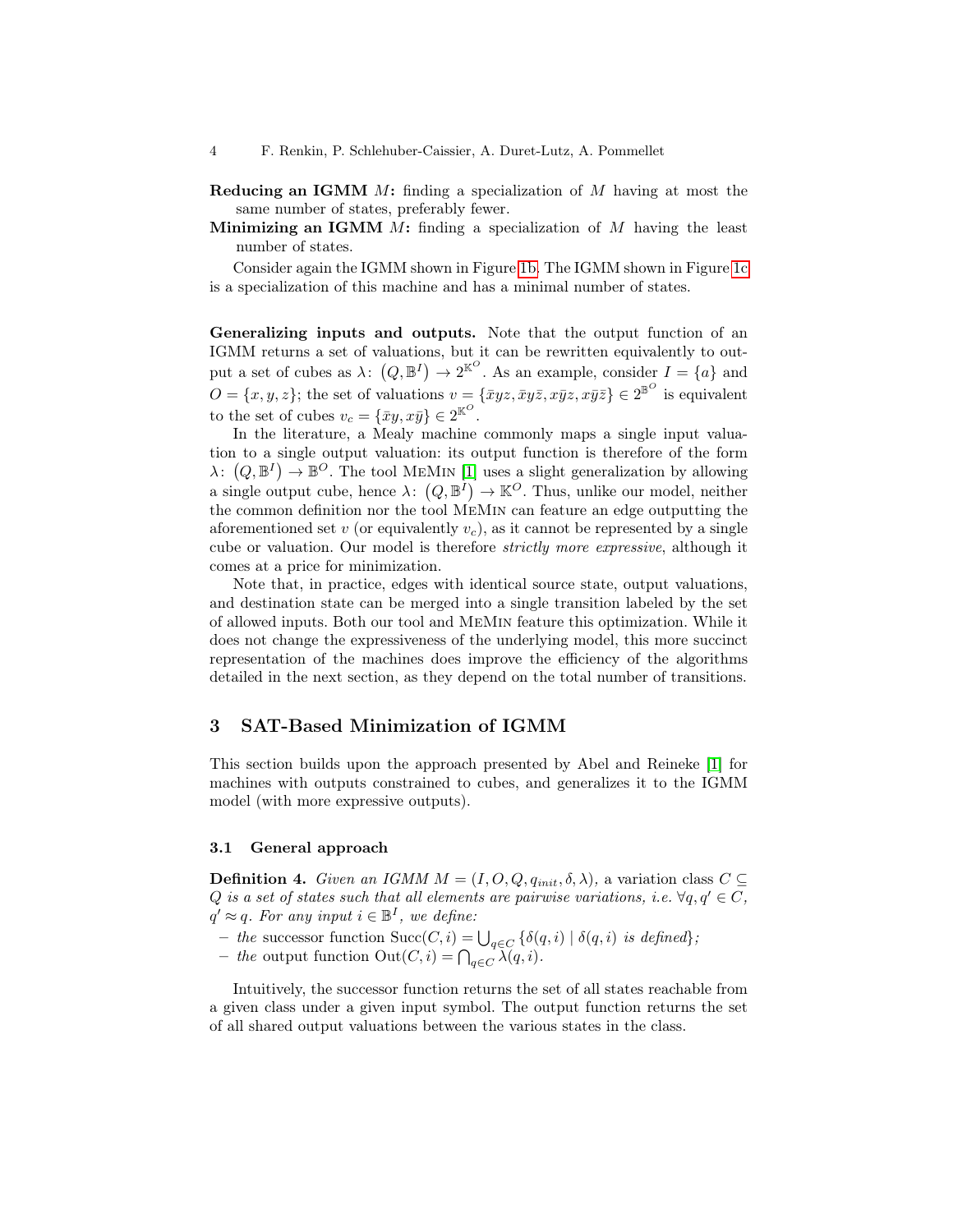In the remainder of this section we will call a variation class simply a class, as there is no ambiguity. We consider three important notions concerning classes, or rather sets thereof, of the form  $S = \{C_0, \ldots, C_{n-1}\}.$ 

<span id="page-4-0"></span>Definition 5 (Cover condition). We say that a set of classes S covers the machine M if every state of M appears in at least one of the classes.

<span id="page-4-1"></span>**Definition 6 (Closure condition).** We say that a set of classes  $S$  is closed if for all  $C_j \in S$  and for all inputs  $i \in \mathbb{B}^I$  there exists a  $C_k \in S$  such that  $Succ(C_j, i) \subseteq C_k$ .

<span id="page-4-2"></span>**Definition 7 (Nonemptiness condition).** We say that a class  $C$  has a nonempty output if  $\text{Out}(C, i) \neq \emptyset$  for all inputs  $i \in \mathbb{B}^I$ .

The astute reader might have observed that the nonempty output condition is strictly stronger than the condition that all elements in a class have to be pairwise variations of one another. We will see that this distinction is however important, as it gives rise to a different set of clauses in the SAT problem, reducing the total runtime.

Combining these conditions yields the main theorem for this approach. This extends a similar theorem by Abel and Reineke [\[1,](#page-15-0) Thm 1] by adding the nonemptiness condition to support the more expressive IGMM model.

<span id="page-4-3"></span>**Theorem 1.** Let  $M = (I, O, Q, q_{init}, \delta, \lambda)$  be an IGMM and  $S = \{C_0, \ldots, C_{n-1}\}\$ be a minimal (in terms of size) set of classes such that  $(1)$  S is closed,  $(2)$ S covers every state of the machine M and (3) each of the classes  $C_j$  has a nonempty output. Then the IGMM  $M' = (I, O, S, q'_{init}, \delta', \lambda')$  where:

$$
- q'_{init} = C \text{ for some } C \in S \text{ such that } q_{init} \in C;
$$
  
\n
$$
- \delta'(C_j, i) = \begin{cases} C_k \text{ for some } k \text{ s.t. } \text{Succ}(C_j, i) \subseteq C_k & \text{if } \text{Succ}(C_j, i) \neq \emptyset \\ \text{undefined} & \text{else;} \end{cases}
$$
  
\n
$$
- \lambda'(C_j, i) = \begin{cases} \text{Out}(C_j, i) & \text{if } \text{Succ}(C_j, i) \neq \emptyset \\ \top & \text{else;} \end{cases}
$$

is a specialization of minimal size (in terms of states) of M.

Figure [2a](#page-5-0) illustrates this construction on an example with a single input proposition  $I = \{a\}$  (hence two input valuations  $\mathbb{B}^I = \{a, \bar{a}\}\)$ , and three output propositions  $O = \{x, y, z\}$ . To simplify notations, elements of  $2^{\mathbb{B}^O}$  are represented as Boolean functions (happening to be cubes in this example) rather than sets.

States have been colored to indicate their possible membership to one of the three variational classes. The SAT solver needs to associate each state to at least one of them in order to satisfy the cover condition [\(5\)](#page-4-0), while simultaneously respecting conditions [\(6\)](#page-4-1)–[\(7\)](#page-4-2). A possible choice would be:  $C_0 = \{0\}, C_1 =$  $\{1,3,6\}$ , and  $C_2 = \{2,4,5\}$ . For this choice, the *violet* class  $C_0$  has only a single state, so the closure condition [\(6\)](#page-4-1) is trivially satisfied. All transitions of the states in the *orange* class  $C_1$  go to states in  $C_1$ , also satisfying the condition. The same can be said of the *green* class  $C_2$ .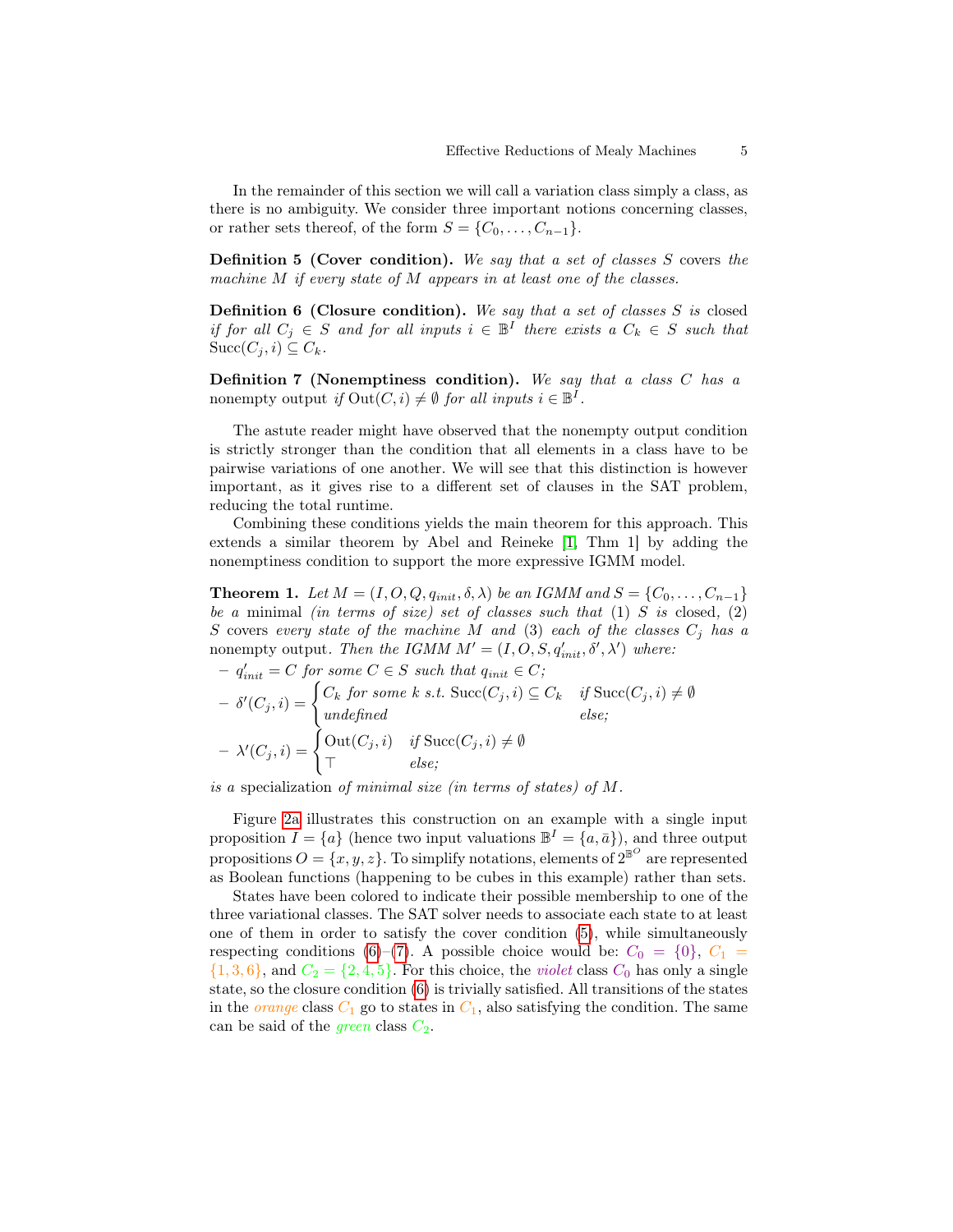<span id="page-5-0"></span>

Fig. 2: Minimization example

Finally, we need to check the nonempty output condition [\(7\)](#page-4-2). Once again, it is trivially satisfied for the *violet* class  $C_0$ . For the *orange* and *green* classes, we need to compute their respective output. We get  $Out(C_1, a) = \overline{z}$ ,  $Out(C_1, \overline{a}) = z$ ,  $Out(C_2, a) = \overline{z}$  and  $Out(C_2, \overline{a}) = z$ . None of the output sets is empty, thus condition [\(7\)](#page-4-2) is satisfied as well. Note that, since the outgoing transitions of states 4 and 6 are self-loops compatible with all possible output valuations, another valid choice is:  $C_0 = \{0, 4, 6\}, C_1 = \{1, 3, 4, 6\}, \text{ and } C_2 = \{2, 4, 5, 6\}.$ 

The corresponding specialization, constructed as described in Theorem [1,](#page-4-3) is shown in Figure [2b.](#page-5-0) Note that this machine is input-complete, so the incompleteness of the specification only stems from the possible choices in the outputs.

#### 3.2 Proposed SAT Encoding

We want to design an algorithm that finds a minimal specialization of a given IGMM M. To do so, we will use the following approach, starting from  $n = 1$ :

- $-$  Posit that there are n classes, hence, n states in the minimal machine.
- Design SAT clauses ensuring cover, closure and nonempty outputs.
- Check if the resulting SAT problem is satisfiable.
- If so, construct the minimal machine described in Theorem [1.](#page-4-3)
- If not, increment n by one and apply the whole process again, unless  $n =$  $|Q| - 1$ , which serves as a proof that the original machine is already minimal.

Encoding the cover and closure conditions. In order to guarantee that the set of classes  $S = \{C_0, \ldots, C_{n-1}\}\$  satisfies both the cover and closure conditions and that each class  $C_j$  is a variation class, we need two types of literals:

- $s_{q,j}$  should be true if and only if state q belongs to the class  $C_j$ ;
- $z_{i,k,j}$  should be true if  $\text{Succ}(C_k, i) \subseteq C_j$  for  $i \in \mathbb{B}^I$ .

The cover condition, encoded by Equation [\(1\)](#page-5-1), guarantees that each state belongs to at least one class.

<span id="page-5-2"></span><span id="page-5-1"></span>
$$
\bigwedge_{q \in Q} \bigvee_{0 \le j < n} s_{q,j} \tag{1} \bigwedge_{0 \le j < n} \bigwedge_{\substack{q,q' \in Q \\ q \not\approx q'}} \overline{s_{q,j}} \vee \overline{s_{q',j}} \tag{2}
$$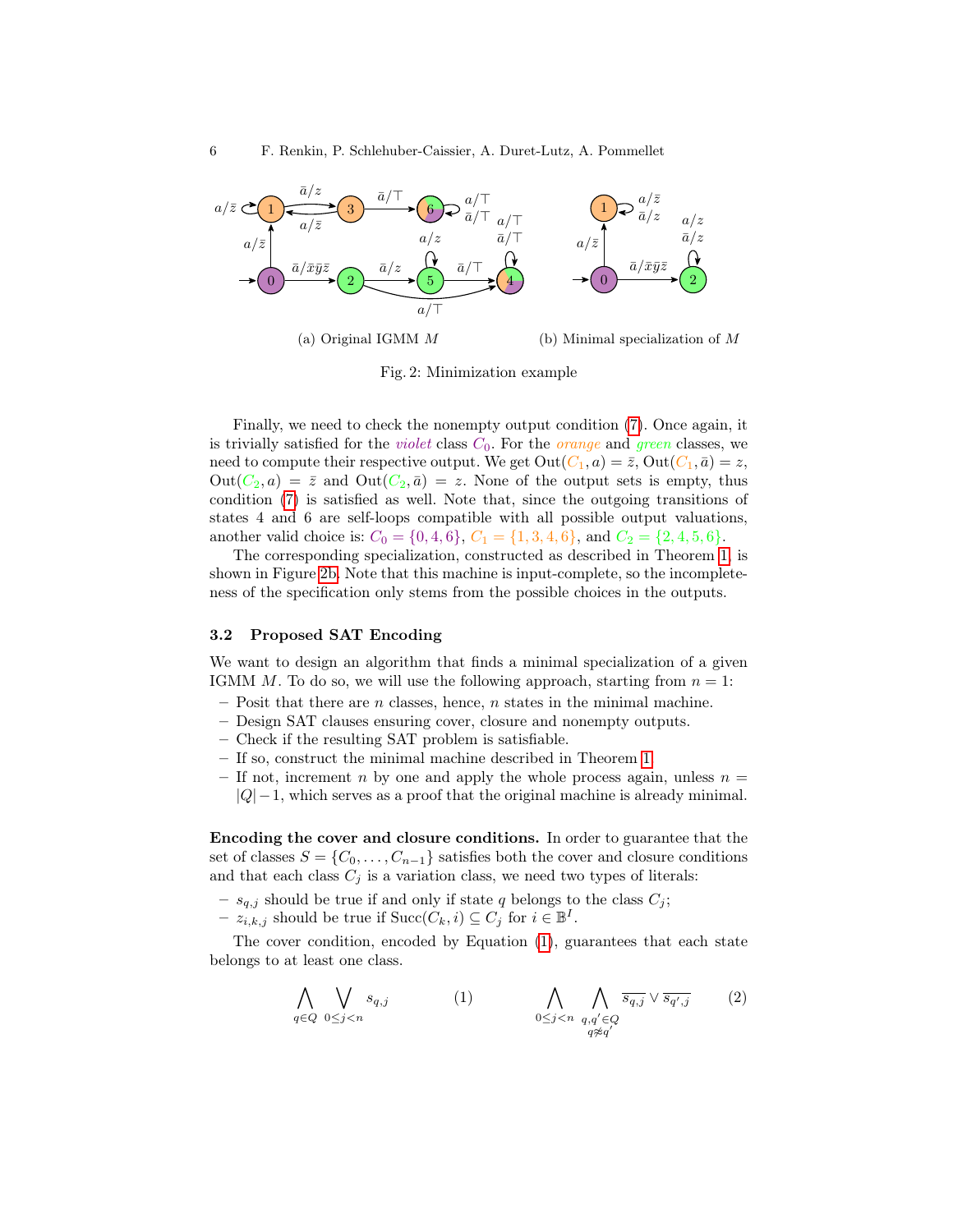Equation [\(2\)](#page-5-2) ensures that each class is a variational class: two states  $q$  and q' that are not variations of each other cannot belong to the same class.

The closure condition must ensure that for every class  $C_i$  and every input symbol  $i \in \mathbb{B}^I$ , there exists at least one class that contains all the successor states:  $\forall k, \forall i, \exists j, \; Succ(C_k, i) \subseteq C_j$ . This is expressed by the constraints [\(3\)](#page-6-0) and [\(4\)](#page-6-1).

<span id="page-6-1"></span><span id="page-6-0"></span>
$$
\bigwedge_{0 \leq k < n} \bigwedge_{i \in \mathbb{B}^I} \bigvee_{0 \leq j < n} z_{i,k,j} \quad (3) \qquad \bigwedge_{0 \leq j, k < n} \bigwedge_{q,q' \in Q, i \in \mathbb{B}^I} (z_{i,k,j} \wedge s_{q,k}) \to s_{q',j} \quad (4)
$$

The constraint [\(3\)](#page-6-0) ensures that at least one  $C_j$  contains  $Succ(C_k, i)$ , while [\(4\)](#page-6-1) ensures this mapping of classes matches the transitions of M.

<span id="page-6-4"></span>Encoding the nonempty output condition. Each class in  $S$  being a variation class is necessary but not sufficient to satisfy the nonempty output condition. We indeed want to guarantee that for any input  $i$ , all states in a given class can agree on at least one common output valuation.

However it is possible to have three or more states (like  $(0)$  a/ $\{xy, x\bar{y}\},$  $(1)$ ,  $a/\{\bar{x}y, x\bar{y}\},$  and  $(2)$ ,  $a/\{xy, \bar{xy}\}$  that are all variations of one another, but still cannot agree on a common output.

This situation cannot occur in MeMin since their model uses cubes as outputs rather than arbitrary sets of valuations as in our model. A useful property of cubes is that if the pairwise intersections of all cubes in a set are nonempty, then the intersection of all cubes in the set is necessarily nonempty as well.

Since cubes are not expressive enough for our model, we will therefore generalize the output as discussed earlier in Section [2:](#page-3-1) we represent the arbitrary set of valuations produced by the output function  $\lambda$  as a set of cubes whose disjunction yields the original set. For  $q \in Q$  and  $i \in \mathbb{B}^I$ , we partition the set of valuations  $\lambda(q, i)$  into cubes, relying on the Minato [\[11\]](#page-15-5) algorithm, and denote the obtained set of cubes as  $CS(\lambda(q, i))$ .

Our approach for ensuring that there exists a common output is to search for disjoint cubes and exclude them from the possible outputs by selectively deactivating them if necessary; an active cube is a set in which we will be looking for an output valuation that the whole class can agree on. To express this, we need two new types of literals:

- $a_{c,q,i}$  should be true iff the particular instance of the cube  $c \in CS(\lambda(q,i))$ used in the output of state  $q$  when reading  $i$  is  $active$ ;
- $s c_{q,q'}$  should be true iff  $\exists C_j \in S$  such that  $q \in C_j$  and  $q' \in C_j$

The selective deactivation of a cube can then be expressed by the following:

<span id="page-6-3"></span><span id="page-6-2"></span>
$$
\bigwedge_{\substack{q,q' \in Q \\ 0 \le j < n}} (s_{q,j} \land s_{q',j}) \to sc_{q,q'} \qquad (5) \qquad \bigwedge_{\substack{q \in Q, \, i \in \mathbb{B}^I \\ \delta(q,i) \text{ is defined}}} \bigvee_{c \in \text{CS}(\lambda(q,i))} a_{c,q,i} \qquad (6)
$$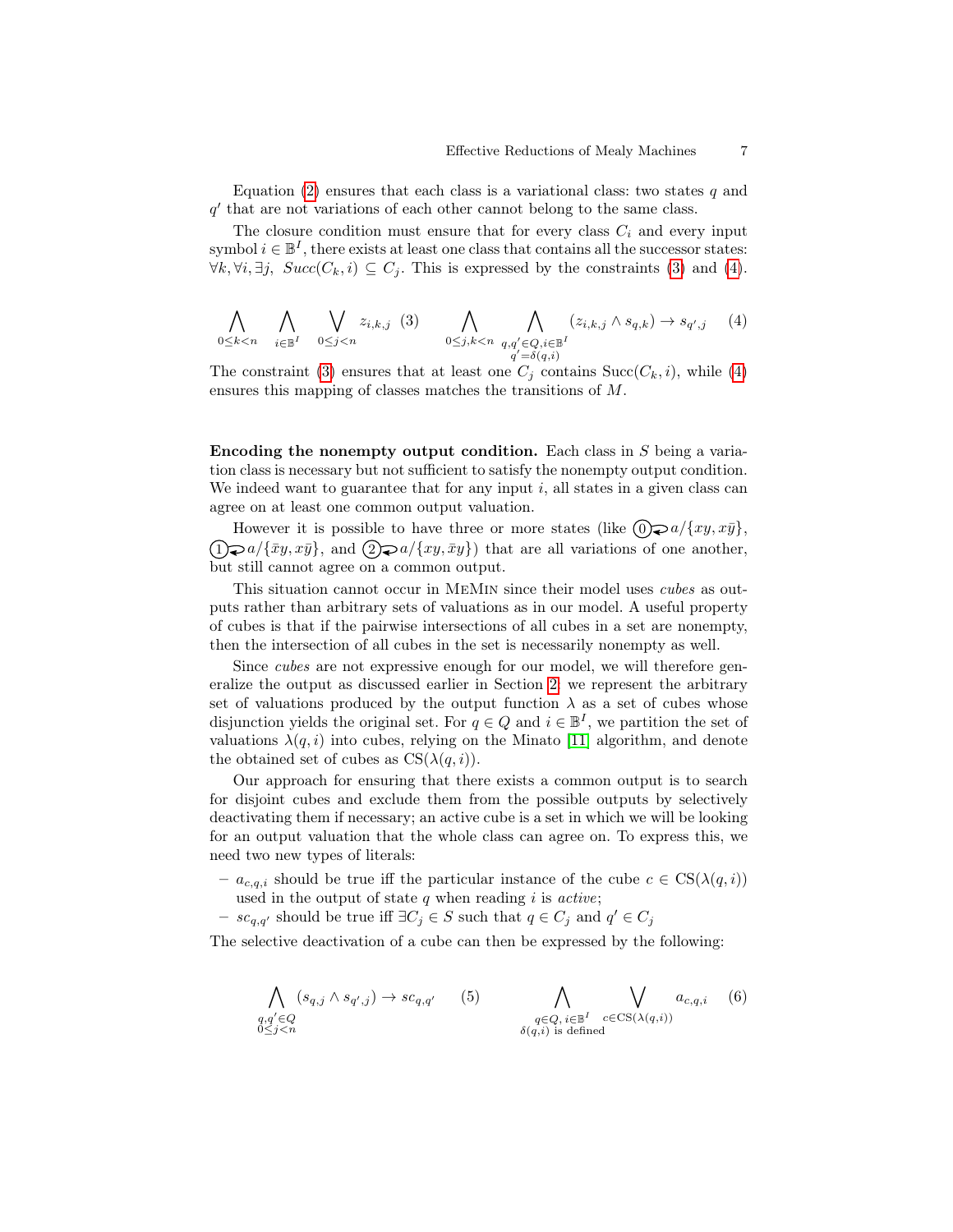<span id="page-7-0"></span>
$$
\bigwedge_{\substack{q,q' \in Q, i \in \mathbb{B}^I \\ \delta(q,i) \text{ is defined}}} \bigwedge_{\substack{c \in \text{CS}(\lambda(q,i)) \\ c' \in \text{CS}(\lambda(q',i)) \\ \delta(q',i) \text{ is defined}}} (a_{c,q,i} \wedge a_{c',q',i}) \rightarrow \overline{sc_{q,q'}}.
$$
\n
$$
(7)
$$

Constraint [\(5\)](#page-6-2) ensures that  $sc_{q,q'}$  is true if there exists a class containing both  $q$  and  $q'$ , in accordance with the expected definition.

Constraint [\(6\)](#page-6-3) guarantees that at least one of the cubes in the output  $\lambda(q, i)$ is active, causing the restricted output to be nonempty.

Constraint [\(7\)](#page-7-0) expresses selective deactivation and only needs to be added for a given  $q, q' \in Q$  and  $i \in \mathbb{B}^I$  if  $\delta(q, i)$  and  $\delta(q', i)$  are properly defined. This formula guarantees that if there exists a class to which  $q$  and  $q'$  belong to (i.e.,  $sc_{q,q'}$  is true) but there also exist disjoint cubes in the partition of their respective outputs, then we deactivate at least one of these: only cubes that intersect can be both activated. Thus, this constraint guarantees the nonempty output condition.

Since encoding an output set requires a number of cubes exponential in  $|O|$ , the above encoding uses  $O(|Q|(2^{|I|+|O|}+|Q|)+n^2 \cdot 2^{|I|})$  variables as well as  $O(Q^2(n+2^{2|O|})+n^2\cdot 2^{|I|}+|\delta|(2^{|O|}+n^2))$  clauses. We use additional optimizations to limit the number of clauses, and make the algorithm more practical despite its frightening theoretical worst case. In particular the CEGAR approach of Section [3.3](#page-8-0) strives to avoid introducing constraints  $(5)-(7)$  $(5)-(7)$  $(5)-(7)$ .

### 3.3 Adjustment of Prior Optimizations

Constructing the SAT problem iteratively starting from  $n = 1$  would be grossly inefficient. We can instead notice that two states that are not variations of each other can never be in the same class. Thus, assuming we can find  $k$  states that are not pairwise variations of one another, we can infer that we need at least as many classes as there are states in this set, providing a lower bound for  $n$ . This idea was first introduced in [\[1\]](#page-15-0); however, performing a more careful inspection of the constraints with respect to this "partial solution" allows us to reduce the number of constraints and literals needed.

The nonemptiness condition involves the creation of many literals and clauses and necessitates an expensive preprocessing step to decompose the arbitrary output sets returned by output function  $(\lambda: (Q, \mathbb{B}^I) \to 2^{\mathbb{B}^O} \setminus \{\emptyset\})$  into disjunctions of cubes  $(\lambda: (Q, \mathbb{B}^I) \to 2^{\mathbb{K}^O} \setminus {\{\emptyset\}})$ . We avoid adding unnecessary nonempty output clauses in a counter-example guided fashion. Violation of these conditions can easily be detected before constructing the minimized machine. If detected, a small set of these constraints is added to SAT problem excluding this particular violation. In many cases, this optimization greatly reduces the number of literals and constraints needed, to the extent we can often avoid their use altogether.

From now on, we consider an IGMM with N states  $Q = \{q_0, q_1, \ldots, q_{N-1}\}.$ 

Variation matrix. We first need to determine which states are not pairwise variations of one another in order to extract a partial solution and perform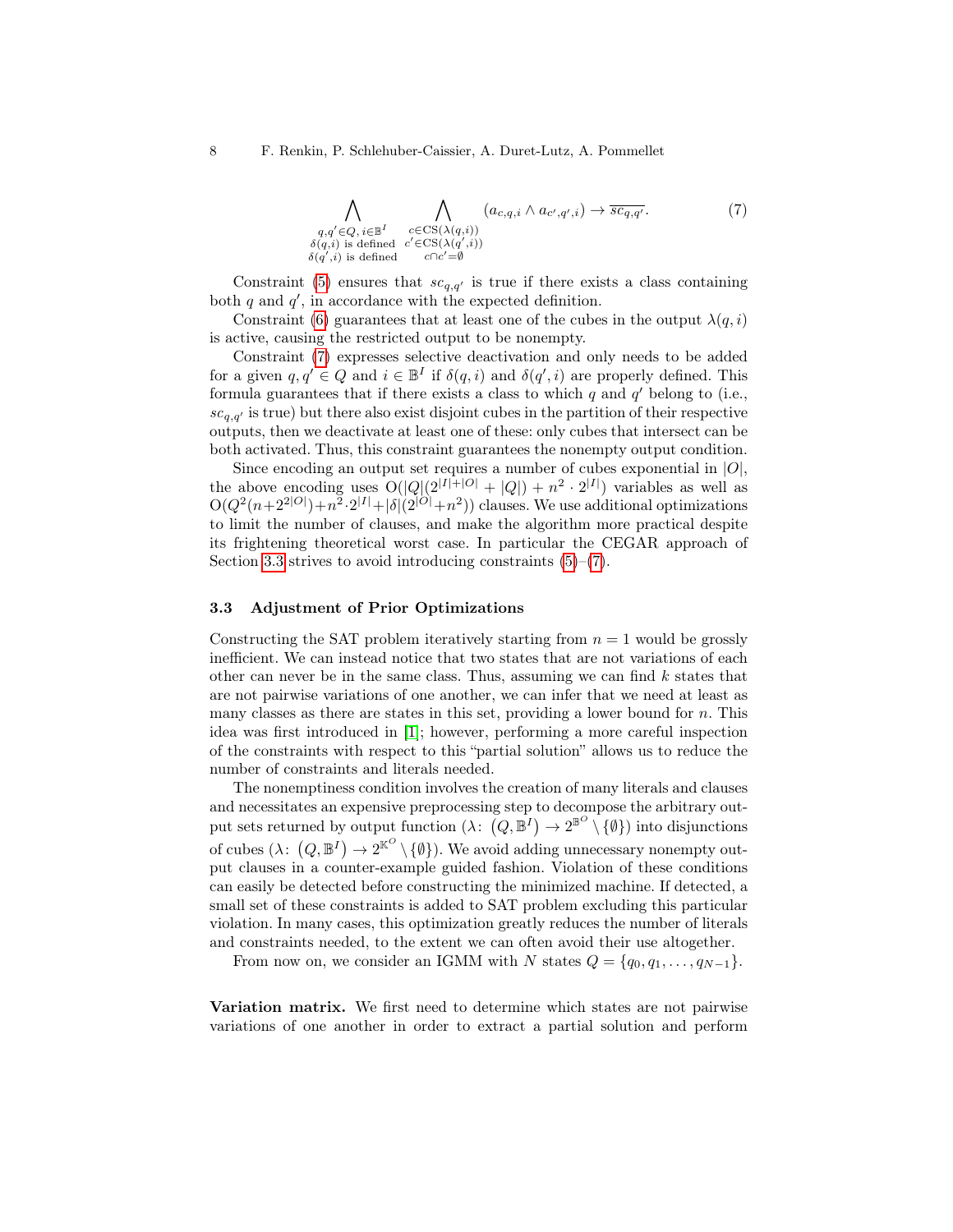simplifications on the constraints. We will compute a square matrix of size  $N \times N$ called mat such that  $\text{mat}[k][\ell] = 1$  if and only if  $q_k \not\approx q_\ell$  in the following fashion:

- 1. Initialize all entries of mat to 0.
- 2. Iterate over all pairs  $(k, \ell)$  with  $0 \leq k < \ell < N$ . If the entry mat $[k][\ell]$  is 0, check if  $\exists i \in \mathbb{B}^I$  such that  $\lambda(q_k, i) \cap \lambda(q_l, i) = \emptyset$ . If it exists,  $\text{mat}[k][\ell] \leftarrow 1$ .
- 3. For all pairs  $(k, \ell)$  whose associated value mat $[k][\ell]$  changed from 0 to 1, set all existing predecessor pairs  $(m, n)$  with  $m < n$  under the same input to 1 as well, that is,  $\exists i \in \mathbb{B}^I$  such that  $\delta(q_m, i) = q_k$  and  $\delta(q_n, n) = q_l$ . Note that we may need to propagate these changes to the predecessors of  $(m, n)$ .

As "being a variation of" is a symmetric, reflexive relation, we only compute the elements above the main diagonal of the matrix. The intuition behind this algorithm is that two states  $q$  and  $q'$  are not variations of one another if either:

- There exists an input symbol for which the output sets are disjoint.
- There exists a pair of states which are not variations of one another and that can be reached from  $q$  and  $q'$  under the same input sequence.

The complexity of this algorithm is  $O(|Q|^2 \cdot 2^{|I|})$  if we assume that the disjointness of the output sets can be checked in constant time; see [\[1\]](#page-15-0). This assumption is not correct in general: testing disjointness for cubes has a complexity linear in the number of input propositions. On the other hand, testing disjointness for generalized Mealy machines that use arbitrary sets of valuations has a complexity exponential in the number of input propositions. This increased complexity is however counterbalanced by the succinctness the use of arbitrary sets allows.

As an example, given 2m output propositions  $o_0, \ldots, o_{2m-1}$ , consider the set of output valuations expressed as a disjunction of cubes  $\bigvee_{0 \leq k < m} o_{2k} \overline{o_{2k+1}} \vee$  $\overline{\overline{o_{2k}}} o_{2k+1}$ . Exponentially many *disjoint* cubes are needed to represent this set. Thus, a non-deterministic Mealy machine labeled by output cubes will incur an exponential number of computations performed in linear time, whereas a generalized Mealy machine will only perform a single test with exponential runtime.

Computing a partial solution. The partial solution corresponds to a set of states such that none of them is a variation of any other state in the set. Thus, none of these states can belong to the same (variation) class. The size of this set is therefore a lower bound for the number of states in the minimal machine.

Finding the largest partial solution is an NP-hard problem; we therefore use the greedy heuristic described in [\[1\]](#page-15-0). For each state  $q$  of  $M$ , we count the number of states q' such that q is not a variation of  $q'$ ; call this number  $nvc_q$ . We then successively add to the partial solution the states that have the highest  $nvc_q$  but are not variations of any state already inserted.

<span id="page-8-0"></span>CEGAR approach to ensure the nonempty output condition. Assuming a solution satisfying the cover and closure constraints has already been found, we then need to check if said solution satisfies the nonempty output condition. If this is indeed the case, we can then construct and return a minimal machine.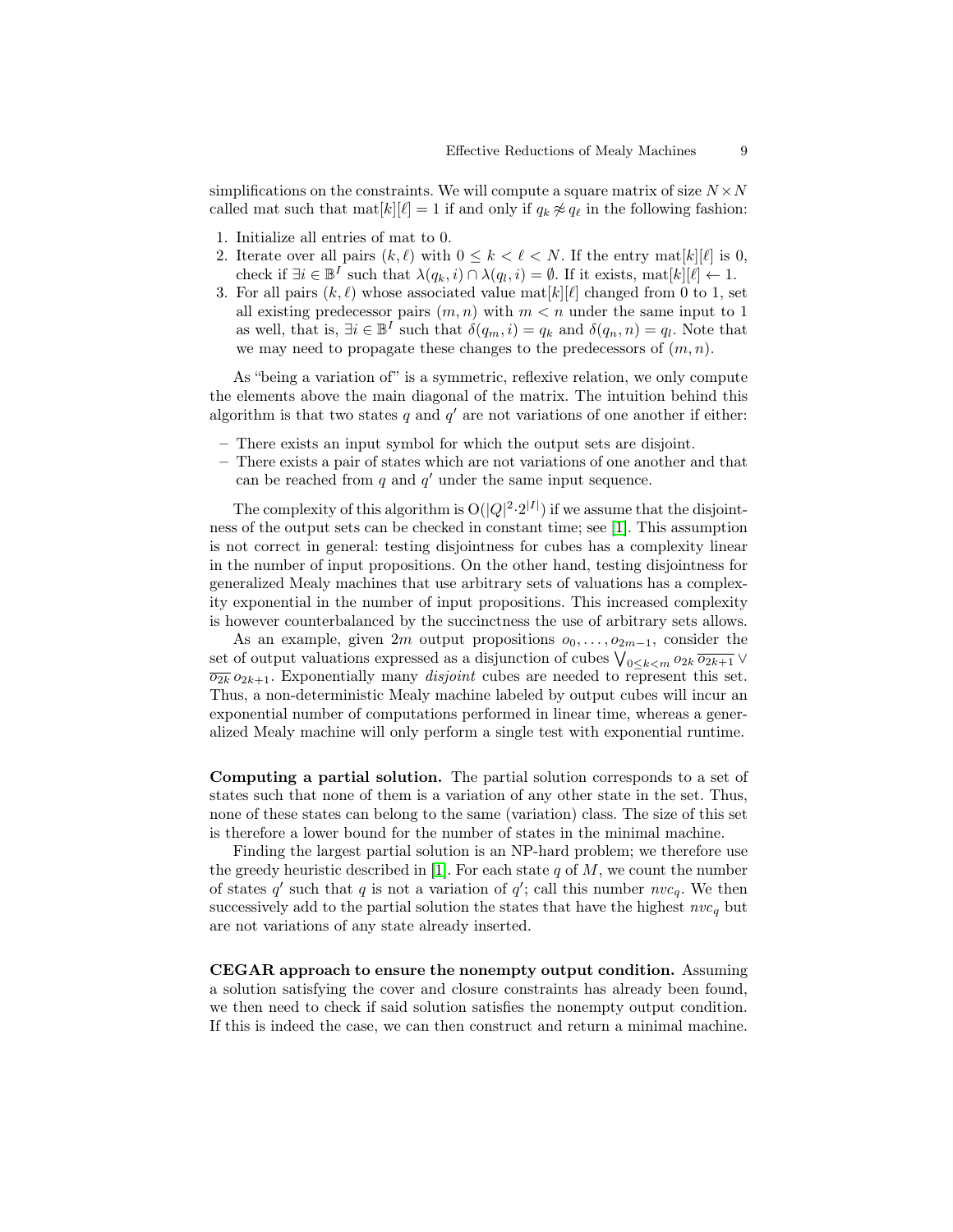| <b>Data:</b> a machine $M = (I, O, Q, q_{init}, \delta, \lambda)$ |       |
|-------------------------------------------------------------------|-------|
| <b>Result:</b> a minimal specialization $M'$                      |       |
| $/*$ Computing the variation matrix                               | */    |
| bool     mat $\leftarrow$ isNotVariationOf(M);                    |       |
| /* Looking for a partial solution P                               | */    |
| set $P \leftarrow$ extract Partial Sol(mat);                      |       |
| clauses $\leftarrow$ empty list;                                  |       |
| /* Using the lower bound inferred from P                          | */    |
| for $n \leftarrow  P $ to $ Q  - 1$ do                            |       |
| $addCoverCondition(clauses, M, P, mat, n);$                       |       |
| $addClosureCondition$ (clauses, M, P, mat, n);                    |       |
| /* Solving the cover and closure conditions                       | */    |
| $(sat, solution) \leftarrow satSolver(clauses);$                  |       |
| while sat do                                                      |       |
| if $verifyNonEmpty(M, solution)$ then                             |       |
| return buildMachine $(M,$ solution);                              |       |
| /* Adding the relevant nonemptiness clauses                       | */    |
| $addNonemptionsCondition(clauses, M, solution);$                  |       |
| $(sat, solution) \leftarrow satSolver(clauses);$                  |       |
|                                                                   |       |
| /* If no solution has been found, return M                        | $*$ / |
| <b>return</b> copyMachine $(M)$ ;                                 |       |
| $\blacksquare$                                                    |       |

Algorithm 1: SAT-based minimization

<span id="page-9-0"></span>If the condition is not satisfied, we look for one or more combinations of classes and input symbols such that  $Succ(C_k, i) = \emptyset$ . We add for the states in  $C_k$ and the input symbol  $i$  the constraints described in Section [3.2,](#page-6-4) and for these states and input symbols only. Then we check if the problem is still satisfiable.

If it is not, then we need to increase the number of classes to find a valid solution. If it is, the solution either respects condition [\(7\)](#page-4-2) and we can return a minimal machine, or it does not and the process of selectively adding constraints is repeated. Either way, this counter-example guided abstraction refinement (CE-GAR) scheme ensures termination, as the problem is either shown to be unsatisfiable or solved through iterative exclusion of all violations of condition [\(7\)](#page-4-2).

### 3.4 Algorithm

The optimizations described previously yield Algorithm [1.](#page-9-0)

Further optimizations and comparison to MeMin. The proposed algorithm relies on the general approach outline in [\[1\]](#page-15-0), as well as the SAT encoding for the cover and closure conditions. We find a partial solution by using a similar heuristic and adapt some optimizations found in their source code, which are neither detailed in their paper nor here due to a lack of space.

The main difference lies in the increased expressiveness of the input and output symbols that causes some significant changes. In particular, we added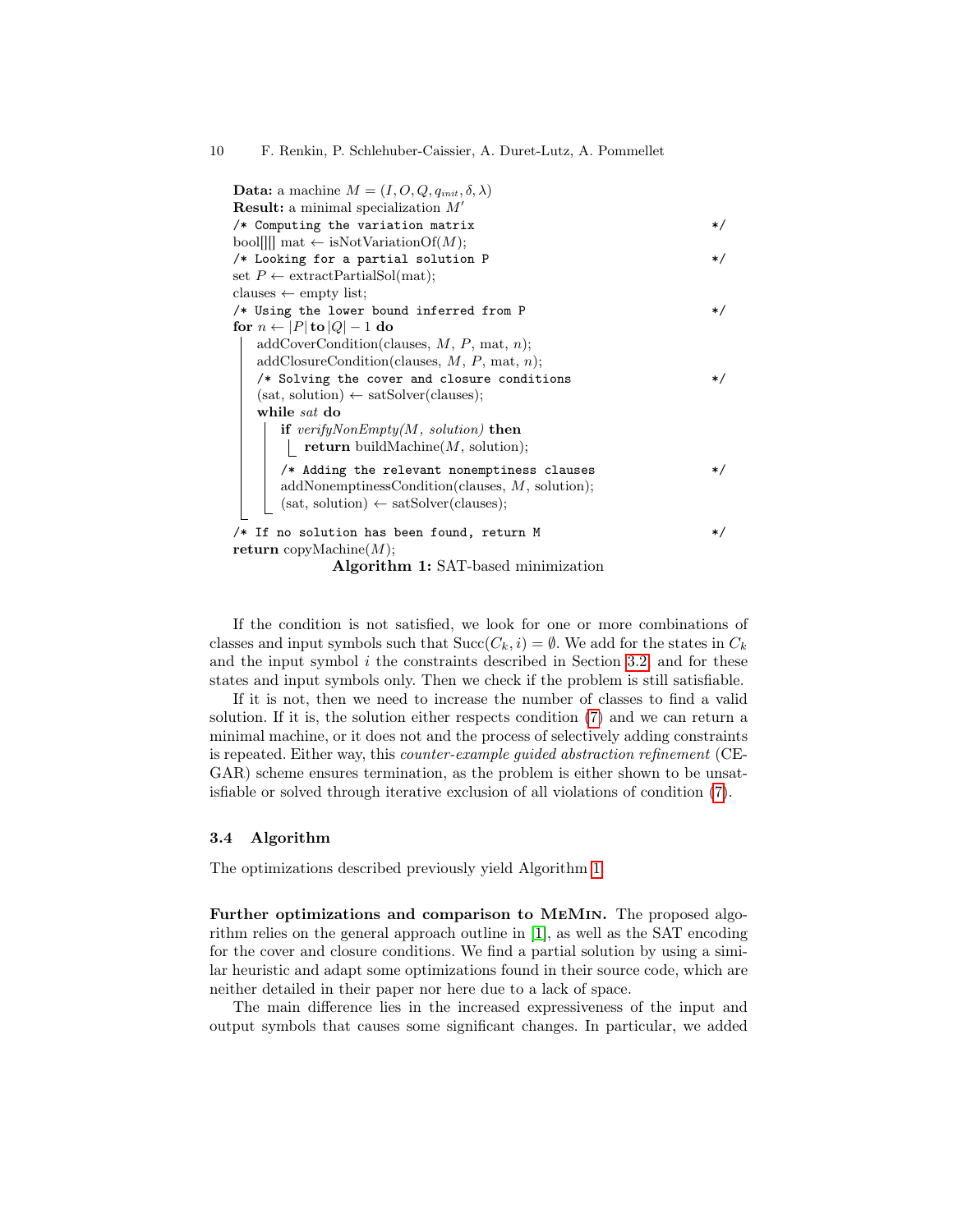the nonemptiness condition to guarantee correctness, as well as a CEGAR-based implementation to maintain performance. Other improvements mainly stem from a better usage of the partial solution.

For instance, each state  $q$  of the partial solution is associated to "its own" class  $C_i$ . Since the matching literal  $s_{q,i}$  is trivially true, it can be omitted by replacing all its occurrences by true. States belonging to the partial solution have other peculiarities that can be leveraged to reduce the number of possible successor classes, further reducing the amount of literals and clauses needed.

We therefore require fewer literals and clauses, trading a more complex construction of the SAT problem for a reduced memory footprint. The impact of these improvements is detailed in Section [5.](#page-12-0)

The Mealy machine described by [\[1\]](#page-15-0) come in two flavors: One with an explicit initial state and a second one where all states are considered to be possible initial states. While our approach does explicit an initial state, it does not further influence the resulting minimal machine when all original states are reachable.

# <span id="page-10-0"></span>4 Bisimulation with Output Assignment

We introduce in this section another approach tailored to our primary use case, that is, efficient reduction of control strategies in the context of reactive synthesis. This technique, based on the ⊑ specialization relation, yields non-minimal but "relatively small" machines at significantly reduced runtimes.

Given two states q and q' such that  $q' \sqsubseteq q$ , one idea is to restrict the possible outputs of q to match those of q'. Concretely, for all inputs  $i \in \mathbb{B}^I$ , we restrict  $\lambda(q, i)$  to its subset  $\lambda(q', i); q$  and q' thus become bisimilar, allowing us to merge them. In practice, rather than restricting the output first then reducing bisimilar states to their quotient, we instead directly build a machine that is minimal with respect to  $\subseteq$  where all transitions going to q are redirected to q'.

Note that if two states q and q' are bisimilar, then necessarily  $q' \sqsubseteq q$  and  $q \sqsubseteq q'$ : therefore, both states will be merged by our approach. As a consequence, the resulting machine is always smaller than the bisimulation quotient of the original machine (as shown in Section [5\)](#page-12-0).

#### 4.1 Reducing Machines with ⊑

<span id="page-10-1"></span>Our algorithm builds upon the following theorem:

**Theorem 2.** Let  $M = (I, O, Q, q_{init}, \delta, \lambda)$  be an IGMM, and  $r: Q \rightarrow Q$  be a mapping satisfying  $r(q) \sqsubseteq q$ . Define  $M' = (I, O, Q', q'_{init}, \delta', \lambda)$  as an IGMM where  $Q' = r(Q)$ ,  $q'_{init} = r(q_{init})$  and  $\delta'(q, i) = r(\delta(q, i))$  for all states q and input i. Then M′ is a specialization of M.

Intuitively, if a state q is remapped to a state  $q' \sqsubseteq q$ , then the set of words w that can be output for an input  $i$  is simply reduced to a subset of the original output. The smaller the image  $r(Q)$ , the more significant the reduction performed on the machine. Thus, to find a suitable function  $r$ , we map each state  $q$  to one of the minimal elements of the  $\sqsubseteq$  preorder, also called the *representative states*.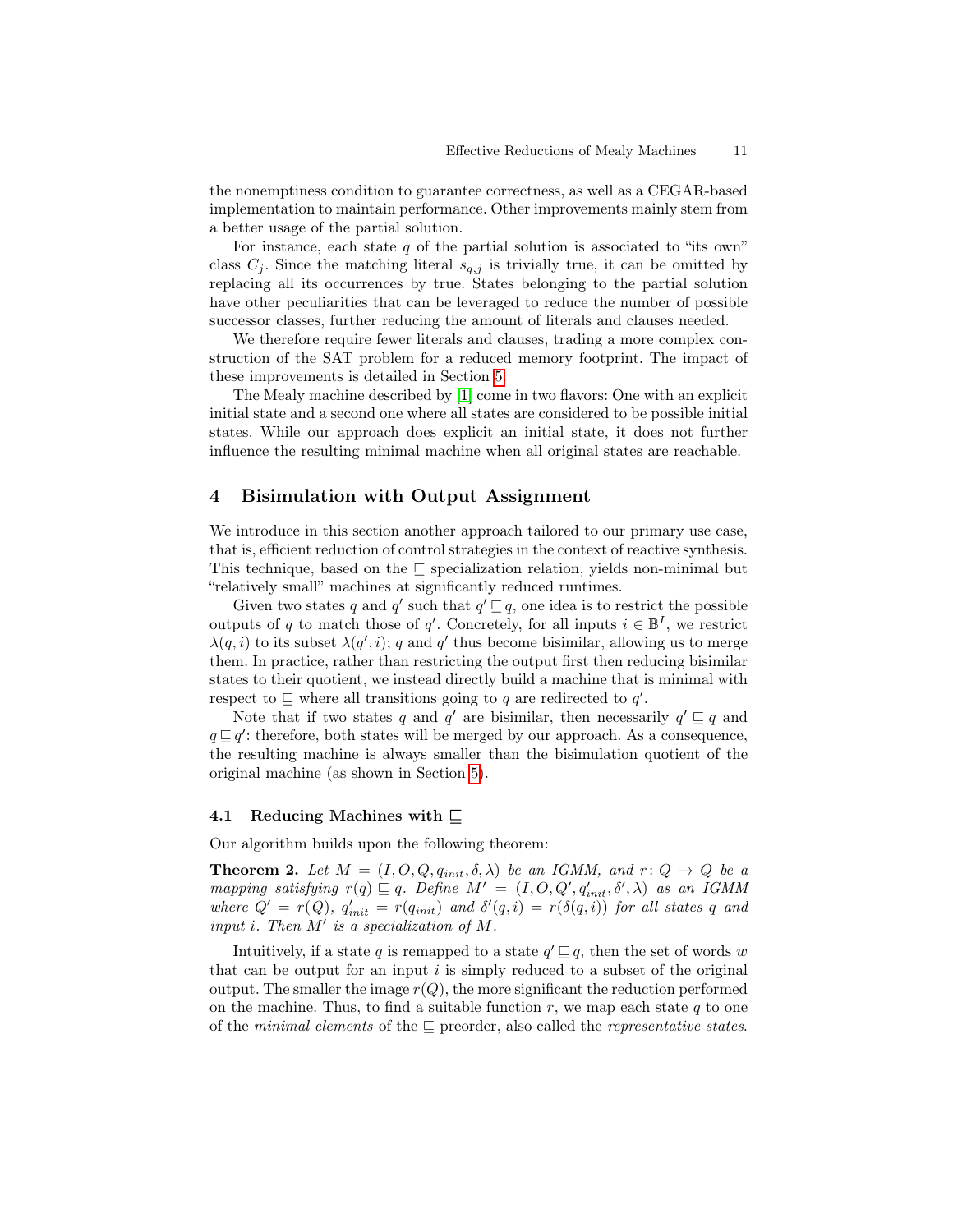<span id="page-11-0"></span>

Fig. 3: Specialization graph Fig. 4: Chosen represen-Fig. 5: IGMM obtained by of the IGMM of Fig. [2a](#page-5-0) tative mapping. reducing that of Fig. [2a](#page-5-0)

Definition 8 (Specialization graph). A specialization graph of an IGMM  $M = (I, O, Q, q_{init}, \delta, \lambda)$  is the condensation graph of the directed graph representing the relation ⊑: the vertices of the specialization graph are sets that form a partition of Q such that two states q and q' belong to the same vertex if  $q \sqsubseteq q'$ and  $q' \sqsubseteq q$ ; there is an edge  $\{q_1, q_2, ...\} \longrightarrow \{q'_1, q'_2, ...\}$  if and only if  $q'_i \sqsubseteq q_j$  for some (or equivalently all)  $i, j$ . Note that this graph is necessarily acyclic.

Fig. [3](#page-11-0) shows the specialization graph associated to the machine of Fig. [2a.](#page-5-0)

Definition 9 (Representative of a state). Given two states  $q$  and  $q'$  of an IGMM,  $q'$  is a representative of q if, in the specialization graph of M,  $q'$  belongs to a leaf that can be reached from the vertex containing  $q$ . In other words,  $q'$  is a representative of q if  $q' \sqsubseteq q$  and  $q'$  is a minimal element of the  $\sqsubseteq$  preorder.

Note that any state has at least one representative. In Fig. [3](#page-11-0) we see that 0 represents 0, 3, 4, and 6. States 3, 4, and 6 can be represented by 0 or 1.

By picking one state in each leaf, we obtain a set of representative states that cover all states of the IGMM. We then apply Theorem [2](#page-10-1) to a function  $r$ that maps each state to its representative in this cover. In Fig. [3,](#page-11-0) all leaves are singletons, so the set  $\{0, 1, 2, 5\}$  contains representatives for all states. Applying Th. [2](#page-10-1) using r from Fig. [4](#page-11-0) yields the machine shown in Fig. [5.](#page-11-0) Note that while this machine is smaller than the original, it is still bigger than the minimal machine of Fig. [2b,](#page-5-0) as this approach does not appraise the variation relation  $\approx$ .

### 4.2 Implementing ⊑

We now introduce an effective decision procedure for  $q \sqsubseteq q'$ . Note that  $\sqsubseteq$  can be defined recursively like a simulation relation. Assuming, without loss of generality, that the IGMM is input-complete,  $\subseteq$  is the coarsest relation satisfying:

$$
q' \sqsubseteq q \Longrightarrow \forall i \in \mathbb{B}^I, \begin{cases} \lambda(q', i) \subseteq \lambda(q, i) \\ \delta(q', i) \sqsubseteq \delta(q, i) \end{cases}
$$

As a consequence,  $\subseteq$  can be decided using any technique that is suitable for computing simulation relations [\[7,](#page-15-6) [6\]](#page-15-7). Our implementation relies on a straightforward adaptation of the technique of signatures described by Babiak et al. [\[4,](#page-15-8)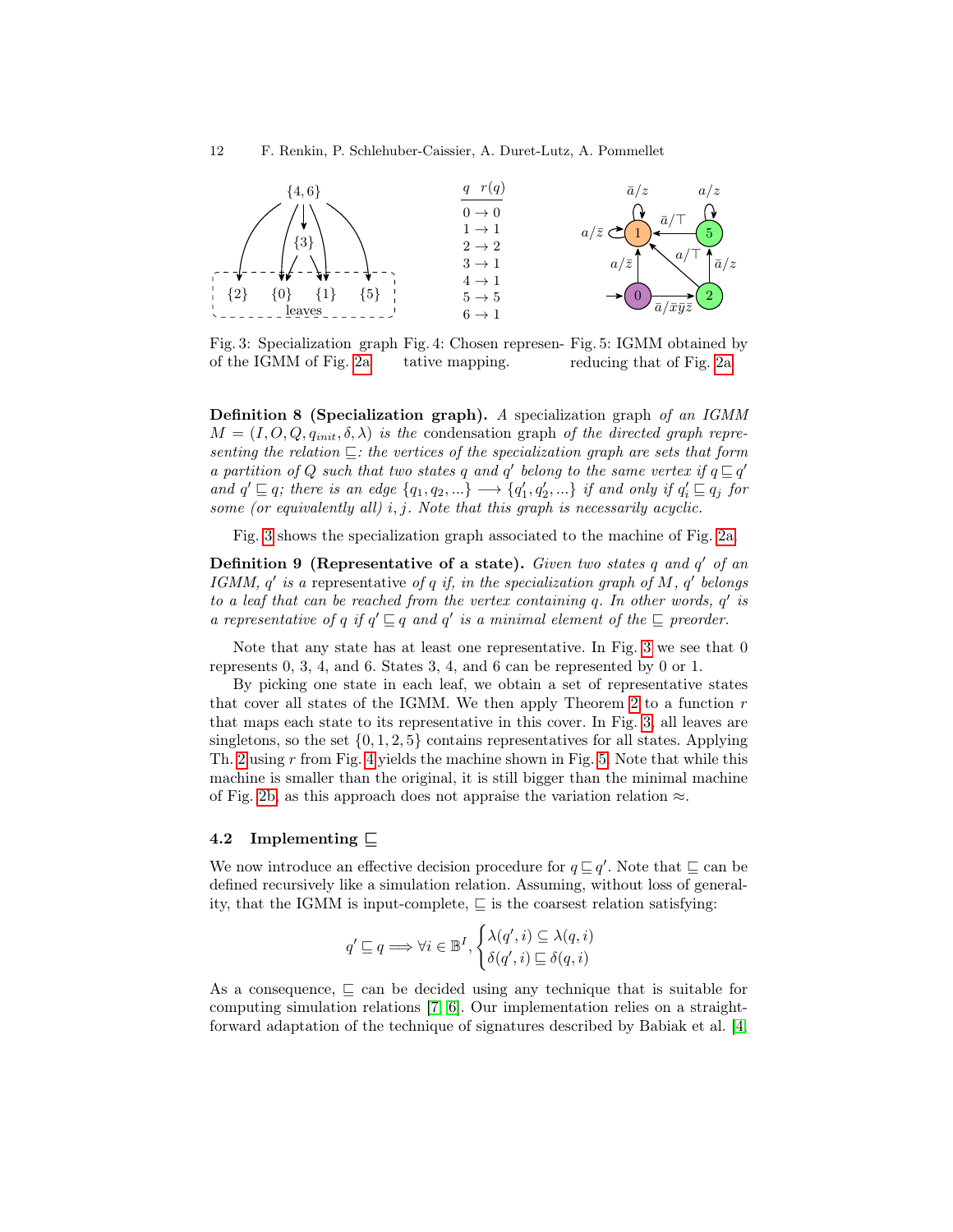Sec. 4.2. for each state q, we compute its *signature*  $sig(q)$ , that is, a Boolean formula (represented as a BDD) encoding the outgoing transitions of that state such that  $sig(q) \Rightarrow sig(q')$  if and only if  $q \sqsubseteq q'$ . Using these signatures, it becomes easy to build the *specialization graph* and derive a remapping function  $r$ .

Note that, even if  $\subseteq$  can be computed like a simulation, we do not use it to build a bisimulation quotient. The remapping applied in Th. [2](#page-10-1) does not correspond to the quotient of M by the equivalence relation induced by  $\Box$ .

# <span id="page-12-0"></span>5 Benchmarks

The two approaches described in Sections [3](#page-3-0) and [4](#page-10-0) have been implemented within Spot 2.10 [\[5\]](#page-15-9), a toolbox for  $\omega$ -automata manipulation, and used in our Synt-Comp'21 submission [\[15\]](#page-15-10). The following benchmarks are based on a development version of Spot<sup>[1](#page-12-1)</sup> that features efficient variation checks (verifying whether  $q \approx q'$ ) thanks to an improved representation of cubes.

We benchmark the two proposed approaches against MeMin, against a simple bisimulation-based approach, and against one another. The MeMin tool has already been shown [\[1\]](#page-15-0) to be superior to existing tools like BICA [\[13\]](#page-15-11), Stamina [\[16\]](#page-15-12), and Cosme [\[3\]](#page-15-13); we are not aware of more recent contenders. For this reason, we only compare our approaches to MeMin.

In a similar manner to Abel and Reineke [\[1\]](#page-15-0), we use the ISM benchmarks [\[10\]](#page-15-14) as well as the MCNC benchmark suite [\[17\]](#page-15-15). These benchmarks share a severe drawback: they only feature very small instances. MeMin is able to solve any of these instances in less than a second. We therefore extend the set of benchmarks with our main use-cases: Mealy machines corresponding to control strategies obtained from SYNTCOMP LTL specifications [\[9\]](#page-15-16).

As mentioned in Section [2,](#page-3-1) MeMin processes Mealy machines, encoded using the the KISS2 input format [\[17\]](#page-15-15), whose output can be chosen from a cube. However, the IGMM formalism we promote allows an arbitrary set of output valuations instead. This is particularly relevant for the SYNTCOMP benchmark, as the LTL specifications from which the sample's Mealy machines are derived often fail to fully specify the output. In order to (1) show the benefits of the generalized formalism while (2) still allowing comparisons with MeMin, we prepared two versions of each SYNTCOMP input: the "full" version features arbitrary sets of output valuations that cannot be processed by MeMin, while in the "cube" version said sets have been replaced by the first cube produced by the Minato algorithm [\[11\]](#page-15-5) on the original output set. The ACM and MCNC benchmarks, on the other hand, already use a single output cube in the first place.

Figure [6](#page-13-0) displays a log-log plot comparing our different methods to MeMin, using only the "cube" instances.<sup>[2](#page-12-2)</sup>. The label "*bisim.*  $w/$  *o.a.*" refers to the approach outlined in Section [4,](#page-10-0) "bisim.", to a simple bisimulation quotient, and " $SAT$ ", to the approach of Section [3.](#page-3-0) Points on the black diagonal stand for cases

<span id="page-12-1"></span><sup>&</sup>lt;sup>1</sup> For instructions to reproduce, see <https://www.lrde.epita.fr/~philipp/forte22/>

<span id="page-12-2"></span> $2$  A 30 minute timeout was enforced for all instances. The benchmarks were run on an Asus G14 with a Ryzen 4800HS CPU with 16GB of RAM and no swap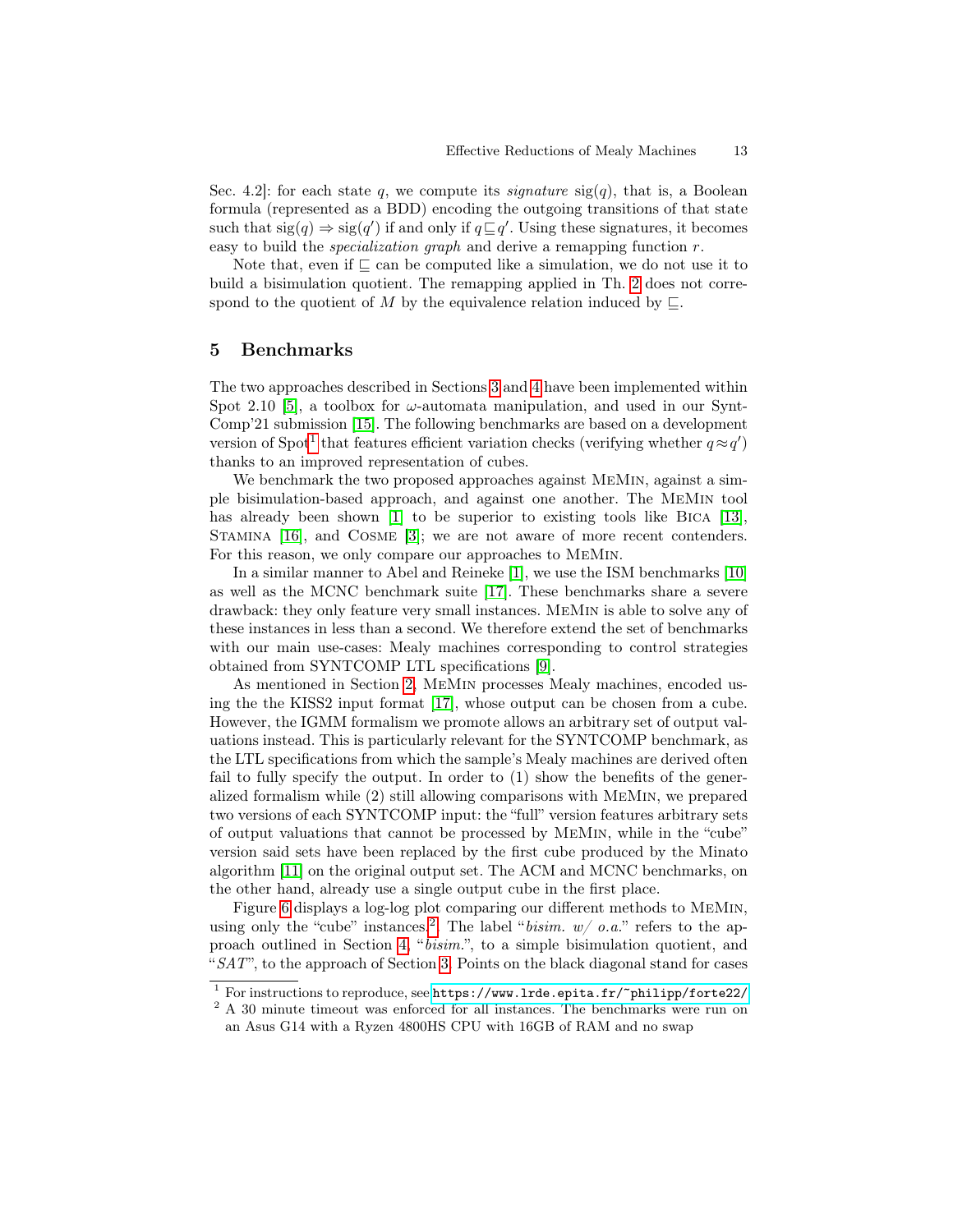<span id="page-13-0"></span>

Fig. 6: Log-log plot of runtimes. The legend a/b stands for a cases above diagonal, and b below.

Fig. 7: Comparison of the number of literals and clauses in the encodings.

where MeMin and the method being tested had equal runtime; cases above this line favor MeMin, while cases below favor the aforementioned methods. Points on the dotted line at the edges of the figure represent timeouts. Only MeMin fails this way, on 10 instances. Figure [7](#page-13-0) compares the maximal number of literals and clauses used to perform the SAT-based minimization by MeMin or by our implementation. These two figures only describe "cube" instances, as MeMin needs to be able to process the sample machines.

To study the benefits of our IGMM model's generic outputs, Table [1](#page-14-0) compares the relative reduction ratios achieved by the various methods w.r.t. other methods as well as the original and minimal size of the sample machines. We use the "full" inputs everywhere with the exception of MeMin.

Interpretation. Reduction via bisimulation solves all instances and has been proven to be by far the fastest method (Fig. [6\)](#page-13-0), but also the coarsest, with a mere 0.94 reduction ratio (Tab[.1\)](#page-14-0). Bisimulation with output assignment achieves a better reduction ratio of 0.83, very close to MeMin's 0.81.

In most cases, the proposed SAT-based approaches remain significantly slower than approaches based on bisimulation (Fig. [6\)](#page-13-0). Our SAT-based algorithm is sometimes slower than MeMin's, as the model's increased expressiveness requires a more complex method. However, improving the use of partial solutions and increasing the expressiveness of the input symbols significantly reduce the size of the encoding of the intermediate SAT problems featured in our method (Fig. [7\)](#page-13-0), hence, achieve a lower memory footprint. Points on the horizontal line at the bottom of Figure [7](#page-13-0) correspond to instances that have already been proven minimal, since the partial solution is equal to the entire set of states: in these cases, no further reduction is required.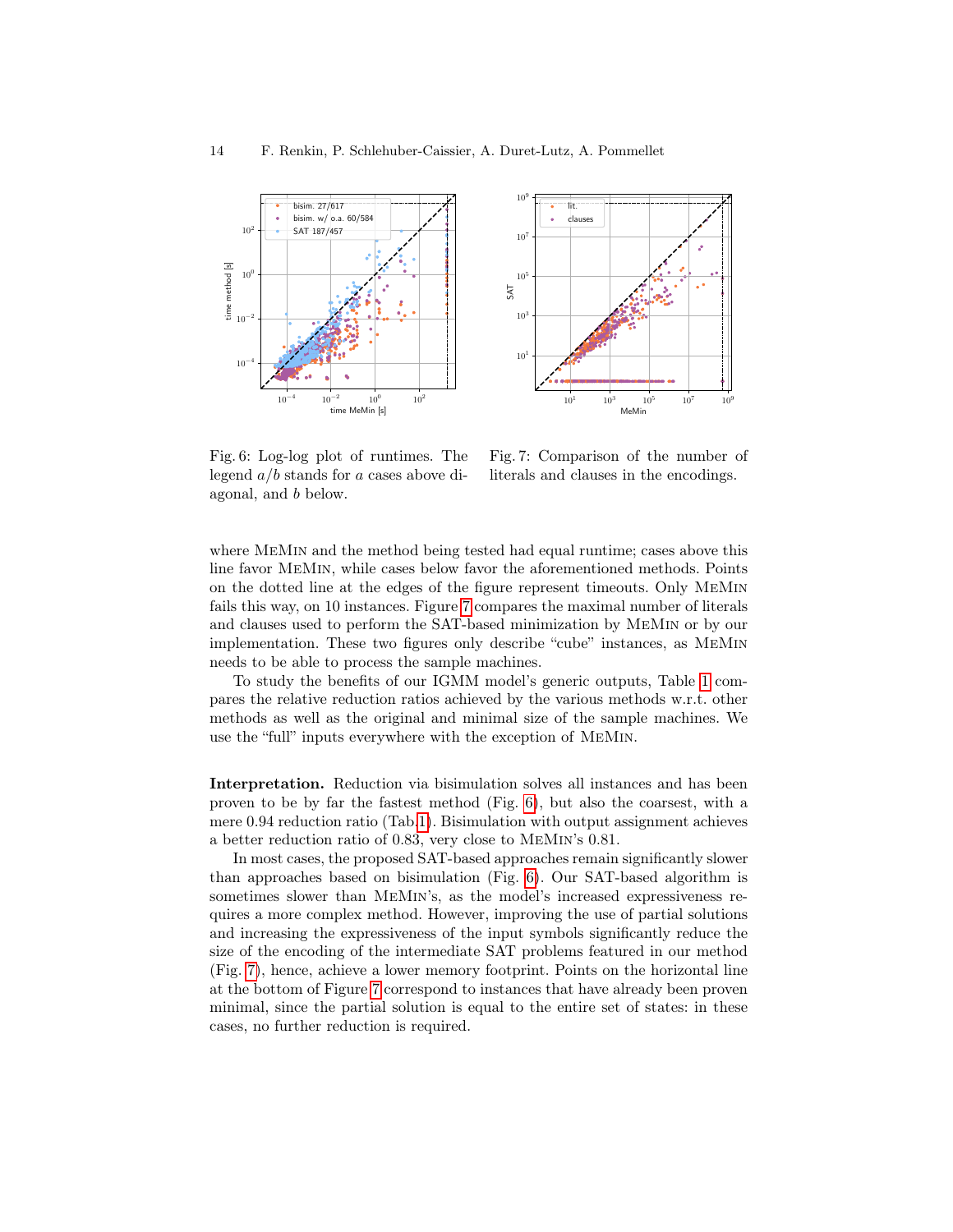#### Effective Reductions of Mealy Machines 15

<span id="page-14-0"></span>

|                               |                                                                 |                |                                                | $rac{size}{orig}$                                 |  | $\frac{size}{min}$ | $\frac{size}{orig}$ | $\frac{size}{min}$                              |  |
|-------------------------------|-----------------------------------------------------------------|----------------|------------------------------------------------|---------------------------------------------------|--|--------------------|---------------------|-------------------------------------------------|--|
|                               | $>(1)$ $>(2)$ $>(3)$ $>(4)$ avg. md. avg. md. avg. md. avg. md. |                |                                                |                                                   |  |                    |                     |                                                 |  |
| original                      | 304<br>114                                                      |                | 271 314 1.00 1.0 6.56 1.0 1.00 1.00 12.23 1.77 |                                                   |  |                    |                     |                                                 |  |
| $(1)$ bisim $(full)$          | 249                                                             | 214            | 275                                            | $\vert 0.94 \vert 1.0 \vert 1.85 \vert 1.0 \vert$ |  |                    |                     | $\vert 0.88 \ 1.00 \ \vert 2.72 \ 1.50 \ \vert$ |  |
| $(2)$ bisim w/ o.a. (full)    | $\overline{0}$                                                  | 68             | 84                                             | $0.83$ 1.0 1.55 1.0                               |  |                    |                     | $\vert 0.66 \, 0.67 \vert 2.10 \, 1.00 \vert$   |  |
| $(3)$ MEMIN (minimal cube) 74 |                                                                 | $\overline{0}$ | 77                                             | $0.81$ 1.0 1.13 1.0                               |  |                    |                     | $\vert 0.63 \, 0.69 \, 1.27 \, 1.00 \vert$      |  |
| $(4)$ SAT $(full)$            | 0                                                               |                | 0                                              | $\vert$ 0.77 1.0 1.00 1.0                         |  |                    |                     | $\vert 0.54 \, 0.56 \, 1.00 \, 1.00 \,$         |  |
|                               |                                                                 |                |                                                |                                                   |  |                    |                     |                                                 |  |
|                               | all 634 instances                                               |                |                                                |                                                   |  | 314 non-minimal    |                     |                                                 |  |
|                               |                                                                 |                | without timeout                                |                                                   |  |                    |                     | instances without timeout                       |  |

Table 1: Statistics about our three reduction algorithms. The leftmost pane counts the number of instances where algorithm (y) yields a smaller result than algorithm (x); as an example, bisimulation with output assignment (2) outperforms standard bisimulation (1) in 249 cases. The middle pane presents mean (avg.) and median (md.) size ratios relative to the original size and the minimal size of the sample machines. The rightmost pane presents similar statistics while ignoring all instances that were already minimal in the first place.

Finally, the increased expressiveness of our model results in significantly smaller minimal machines, as shown by the 1.27 reduction ratio of MeMin's cube-based machines compared to the minimisation of generic IGMMs derived from the same specification. There are also 74 cases where this superior expressiveness allows the bisimulation with output assignment to beat MeMin.

# 6 Conclusion

We introduced a generalized model for incompletely specified Mealy machines, whose output is an arbitrary choice between multiple possible valuations. We have presented two reduction techniques on this model, and compared them against the state-of-the-art minimization tool MeMin (where the output choices are restricted to a cube).

The first technique is a SAT-based approach inspired by MeMin [\[1\]](#page-15-0) that yields a minimal machine. Thanks to this generalized model and an improved use of the partial solution, we use substantially fewer clauses and literals.

The second technique yields a reduced yet not necessarily minimal machine by relying on the notion of state specialization. Compared to the SAT-based approach, this technique offers a good compromise between the time spent performing the reduction, and the actual state-space reduction, especially for the cases derived from SYNTCOMP from which our initial motivation originated.

Both techniques are implemented in Spot 2.10. They have been used in our entry to the 2021 Synthesis Competition [\[15\]](#page-15-10). Spot comes with Python bindings that make it possible to experiment with these techniques and compare their respective effects<sup>[3](#page-14-1)</sup>.

<span id="page-14-1"></span><sup>3</sup> See: <https://spot.lrde.epita.fr/ipynb/synthesis.html>.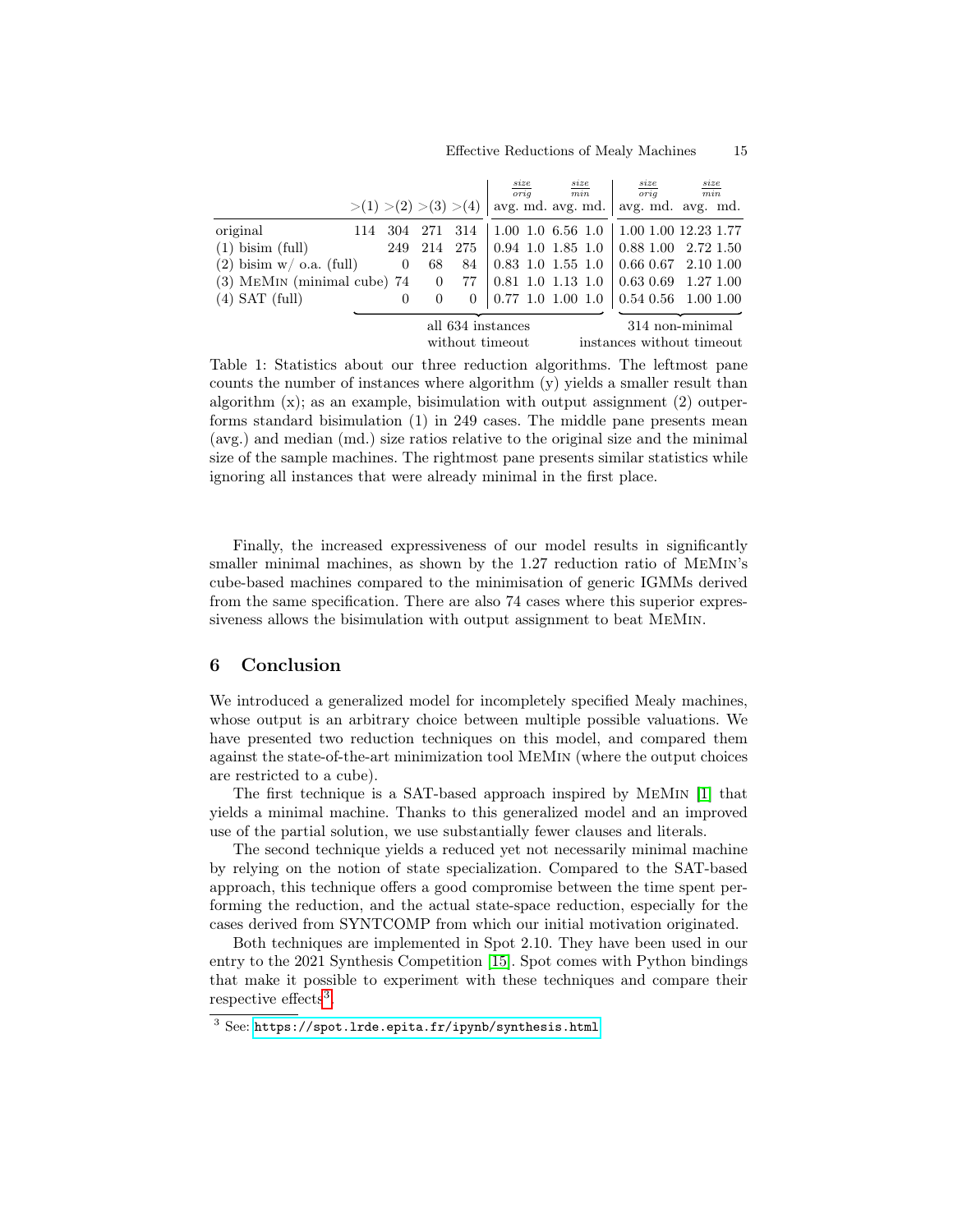### References

- <span id="page-15-0"></span>1. A. Abel and J. Reineke. MeMin: SAT-based exact minimization of incompletely specified Mealy machines. In ICCAD'15, pp. 94–101. IEEE Press, 2015.
- <span id="page-15-1"></span>2. A. Alberto and A. Simao. Minimization of incompletely specified finite state machines based on distinction graphs. In LATW'09, pp. 1–6. IEEE, 2009.
- <span id="page-15-13"></span>3. A. Alberto and A. Simao. Iterative minimization of partial finite state machines. Open Computer Science, 3(2):91–103, 2013. URL [https://doi.org/10.2478/](https://doi.org/10.2478/s13537-013-0106-0) [s13537-013-0106-0](https://doi.org/10.2478/s13537-013-0106-0).
- <span id="page-15-8"></span>4. T. Babiak, T. Badie, A. Duret-Lutz, M. Křetínský, and J. Strejček. Compositional approach to suspension and other improvements to LTL translation. In SPIN'13, LNCS 7976, pp. 81–98. Springer, 2013.
- <span id="page-15-9"></span>5. A. Duret-Lutz, A. Lewkowicz, A. Fauchille, T. Michaud, E. Renault, and L. Xu. Spot 2.0 — a framework for LTL and  $\omega$ -automata manipulation. In ATVA'16, LNCS 9938, pp. 122–129. Springer, 2016.
- <span id="page-15-7"></span>6. K. Etessami and G. J. Holzmann. Optimizing Büchi automata. In Concur'00, LNCS 1877, pp. 153–167. Springer, 2000.
- <span id="page-15-6"></span>7. M. Henzinger, T. Henzinger, and P. Kopke. Computing simulations on finite and infinite graphs. In Proc. of the 36th Symposium on Foundations of Computer Science, pp. 453–462, 1995.
- <span id="page-15-3"></span>8. J. Hopcroft. An n log n algorithm for minimizing states in a finite automaton. In Proc. of an International Symposium on the Theory of Machines and Computations, pp. 189–196. Academic Press, 1971.
- <span id="page-15-16"></span>9. S. Jacobs and R. Bloem. The 5th reactive synthesis competition-syntcomp 2018. 2020.
- <span id="page-15-14"></span>10. T. Kam, T. Villa, R. Brayton, and A. Sangiovanni-Vincentelli. A fully implicit algorithm for exact state minimization. In 31st Design Automation Conference, pp. 684–690. IEEE, 1994.
- <span id="page-15-5"></span>11. S. Minato. Fast generation of irredundant sum-of-products forms from binary decision diagrams. In SASIMI'92, pp. 64–73, 1992.
- <span id="page-15-2"></span>12. M. C. Paull and S. H. Unger. Minimizing the number of states in incompletely specified sequential switching functions. IRE Transactions on Electronic Computers, EC-8(3):356–367, 1959.
- <span id="page-15-11"></span>13. J. Pena and A. Oliveira. A new algorithm for exact reduction of incompletely specified finite state machines. IEEE Transactions on Computer-Aided Design of Integrated Circuits and Systems, 18(11):1619–1632, 1999.
- <span id="page-15-4"></span>14. C. P. Pfleeger. State reduction in incompletely specified finite-state machines. IEEE Transactions on Computers, C-22(12):1099–1102, 1973.
- <span id="page-15-10"></span>15. F. Renkin, P. Schlehuber, A. Duret-Lutz, and A. Pommellet. Improvements to ltlsynt. Presented at the SYNT'21 workshop, without proceedings., July 2021. <https://www.lrde.epita.fr/~adl/dl/adl/renkin.21.synt.pdf>.
- <span id="page-15-12"></span>16. J.-K. Rho, G. Hachtel, F. Somenzi, and R. Jacoby. Exact and heuristic algorithms for the minimization of incompletely specified state machines. IEEE Transactions on Computer-Aided Design of Integrated Circuits and Systems, 13(2):167– 177, 1994.
- <span id="page-15-15"></span>17. S. Yang. Logic synthesis and optimization benchmarks user guide: version 3.0. Citeseer, 1991.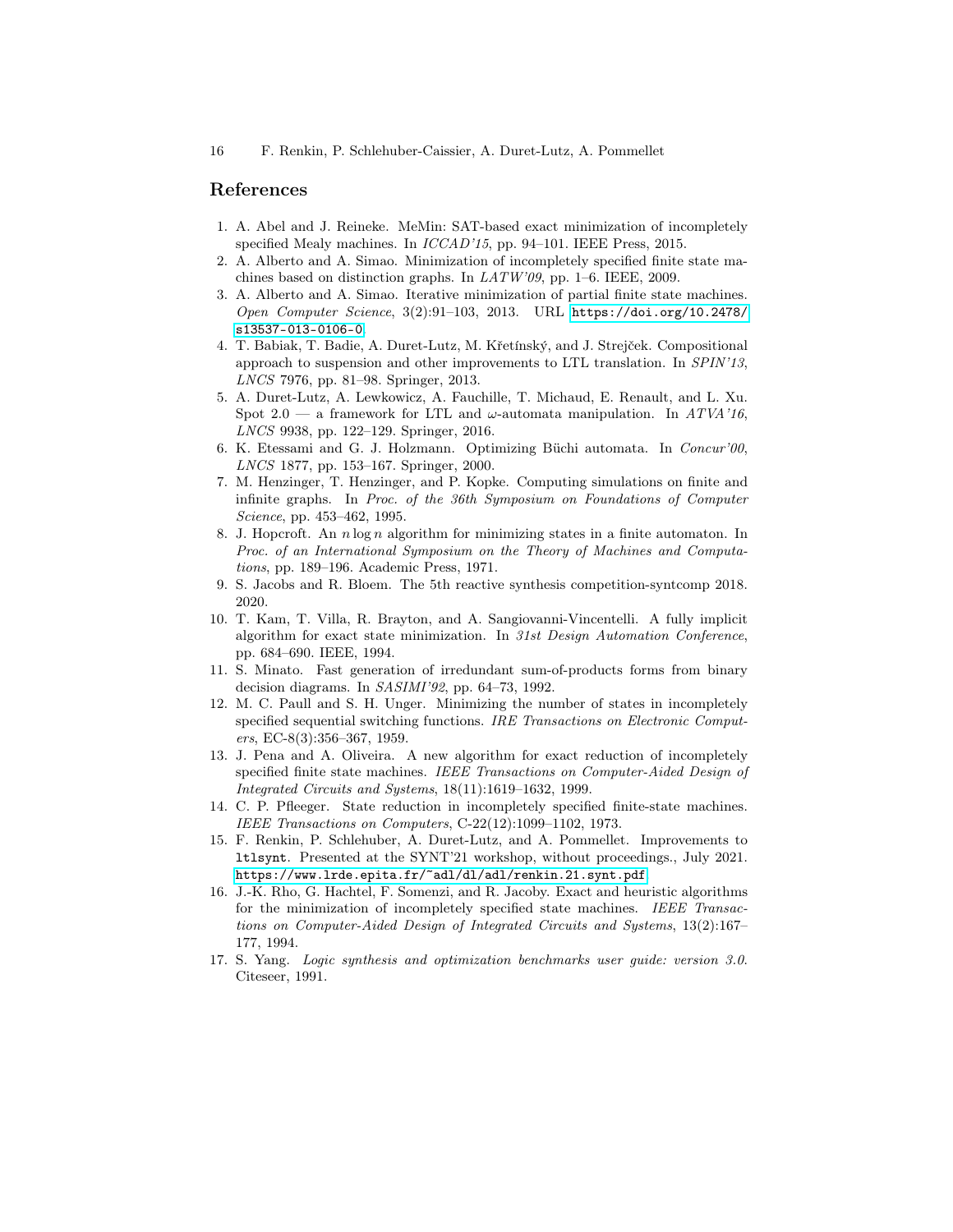This appendix contains supplementary material that we could not fit into the main text. It was part of our submission, but has not been explicitly reviewed.

### A Additional Data from our Benchmark

Figures [8a](#page-16-0)[–10a](#page-17-0) plot the total runtime per instance of the three different benchmark suites (SYNTCOMP, MCNC, ISM) and provide a deeper insight into the results.

Even on "cube" instances, the two bisimulation-based (without and with output assignment) approaches outperform both MeMin and the proposed SAT approach of Section [3](#page-3-0) at the cost of sometimes producing larger non-minimal machines. The detailed improvements are shown in Figures [8b–](#page-16-0)[10b.](#page-17-0) The  $y$  axis represents here the ratio  $\frac{size}{min}$ , where min is the minimal size of Mealy machines computed on the "cube" instances (not the "full" ones).

As shown by their size ratio, SYNTCOMP instances (Fig. [8b\)](#page-16-0) significantly benefit from our bisimulation with output assignment approach compared to the other benchmark suites, even when the sample machines are restricted to "cube" instances,

Tables [2–](#page-18-0)[3](#page-18-1) complete Table [1](#page-14-0) by displaying the corresponding runtime. Since the average runtime is heavily biased towards the largest instances, we also provide a geometric mean and a median runtime.

Finally Figure [12](#page-18-2) shows sizes ratio of the reduction with the full instances, for all combined benchmarks. And Figure [11](#page-18-2) shows how many instances each technique can solve under a given time.

<span id="page-16-0"></span>

(a) Total runtime for instances derived (b) Size ratios for instances derived from from SYNTCOMP. SYNTCOMP.

Fig. 8: Details for SYNTCOMP instances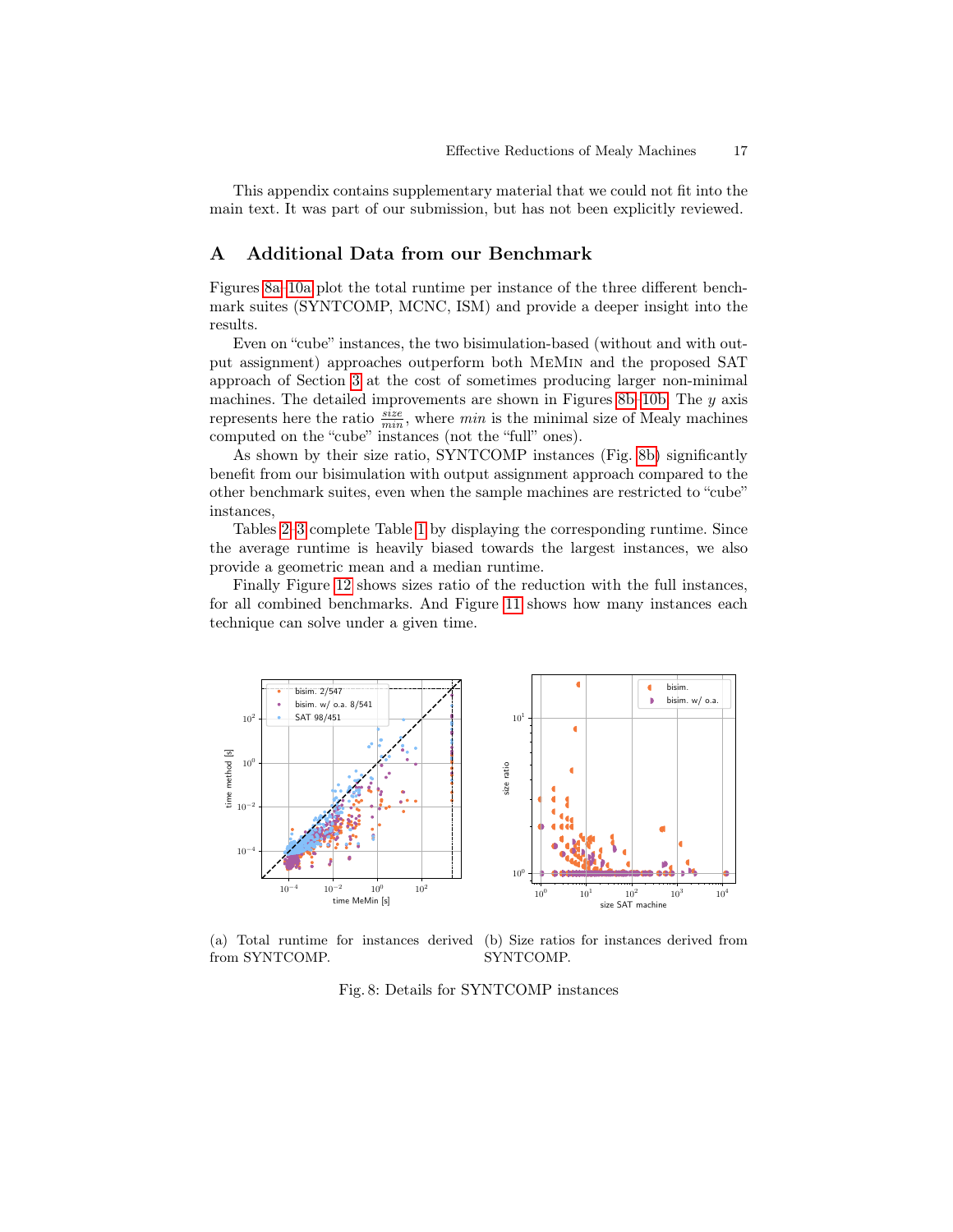

(a) Total runtime for MCNC instances.

(b) Size ratios for MCNC instances.

Fig. 9: Details for MCNC instances

<span id="page-17-0"></span>

(a) Total runtime for ISM instances. (b) Size ratios for ISM instances.

Fig. 10: Details for ISM instances